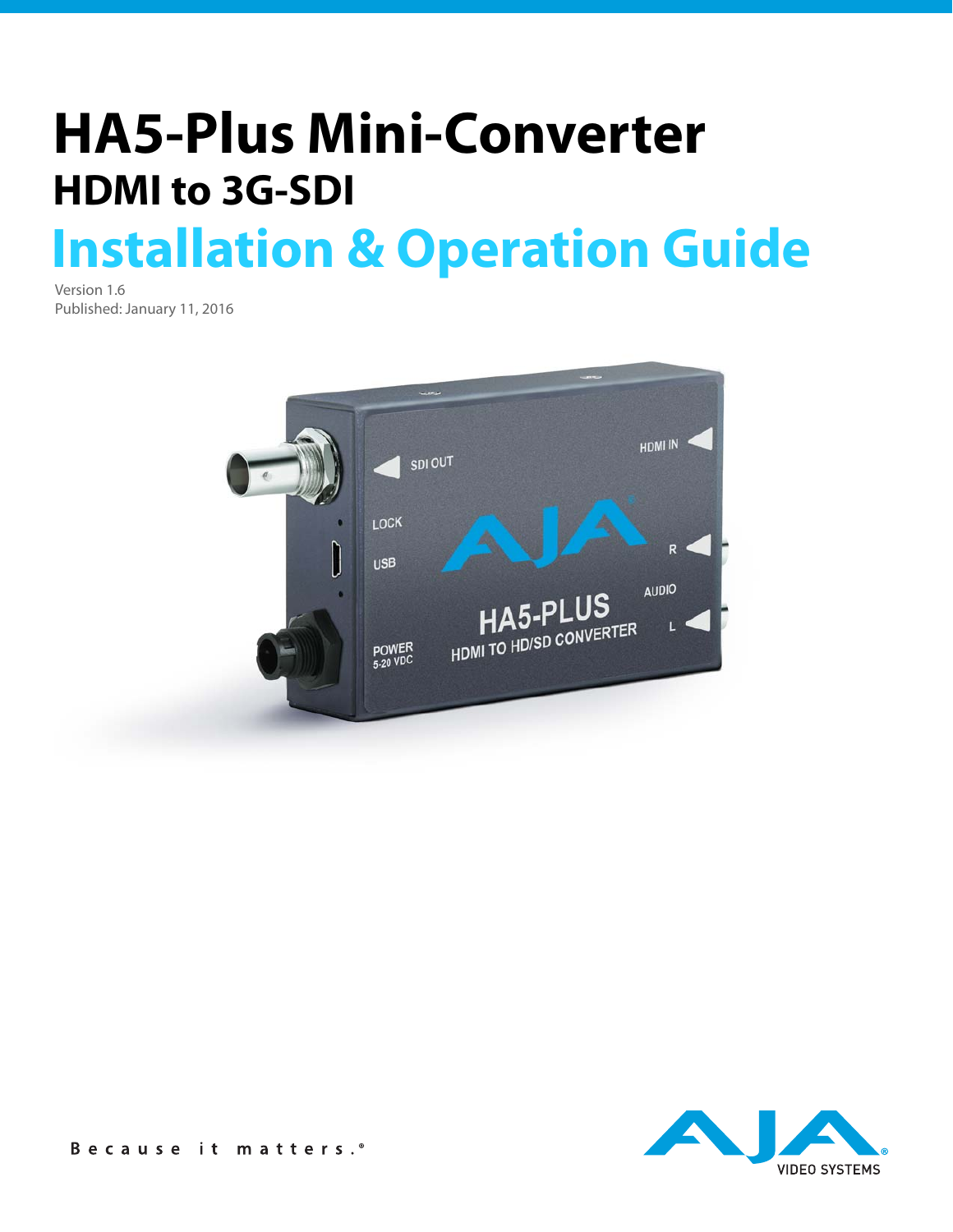## **Table of Contents**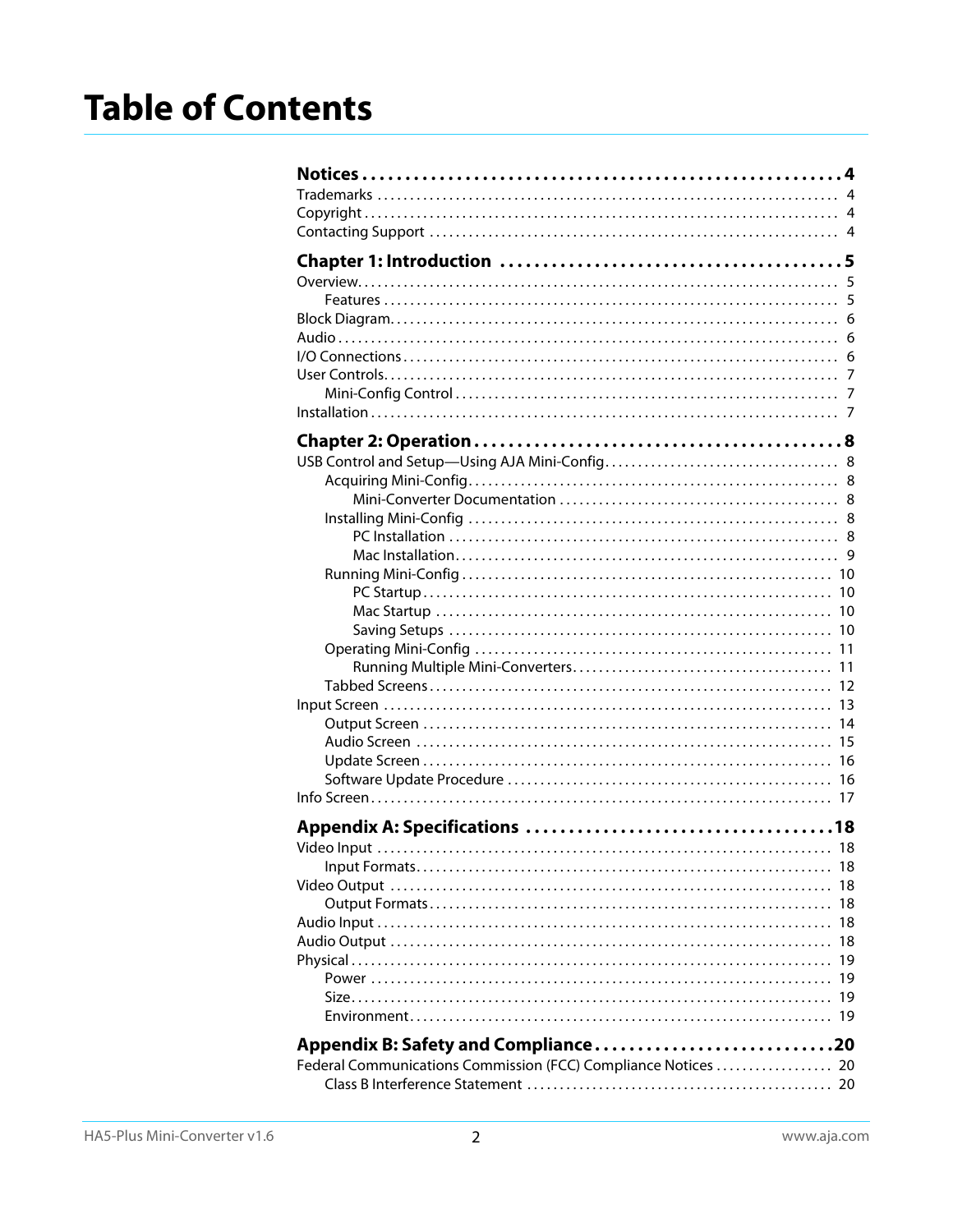| European Union and European Free Trade Association (EFTA) |  |
|-----------------------------------------------------------|--|
|                                                           |  |
|                                                           |  |
|                                                           |  |
|                                                           |  |
|                                                           |  |
|                                                           |  |
|                                                           |  |
|                                                           |  |
|                                                           |  |
|                                                           |  |
|                                                           |  |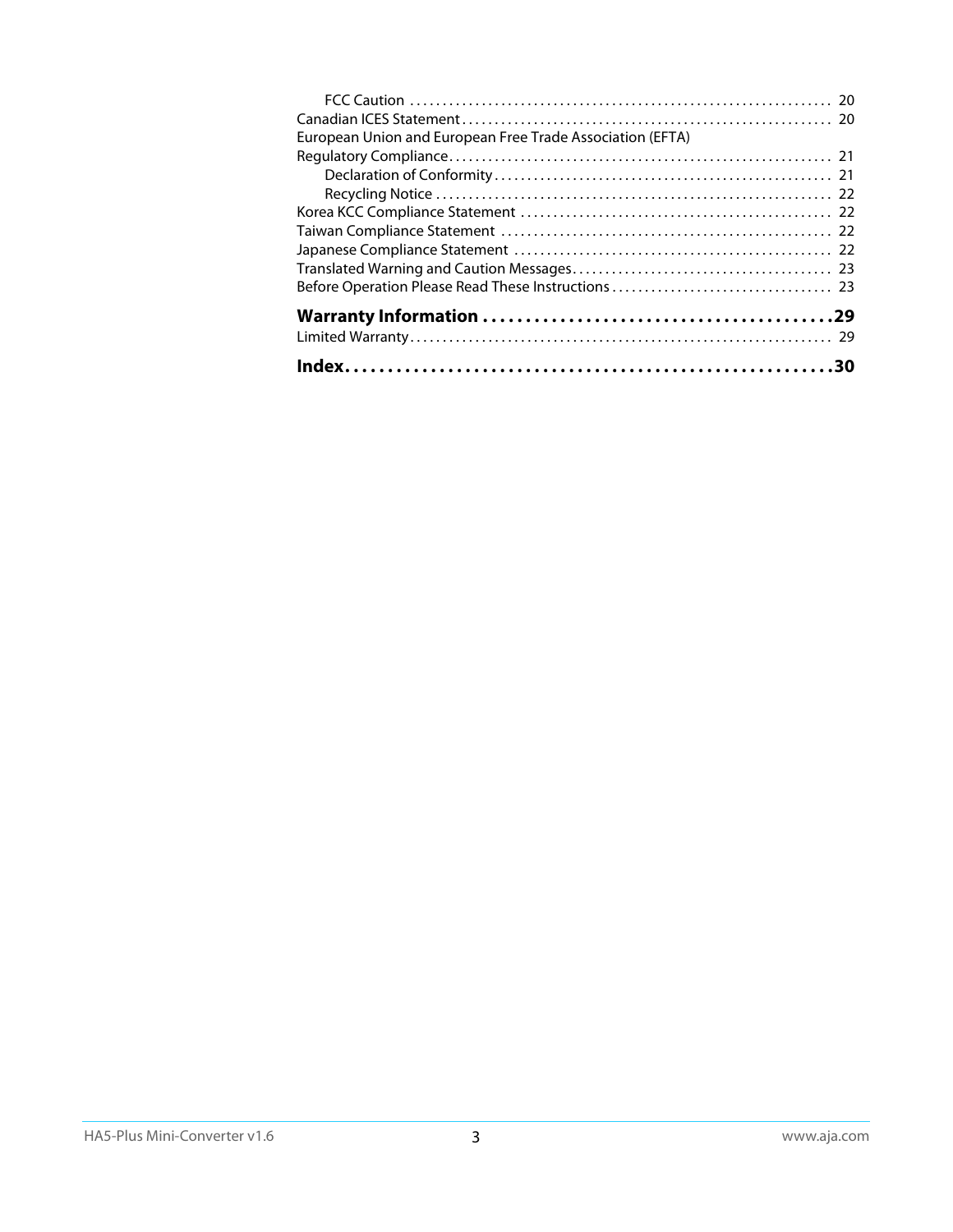## <span id="page-3-1"></span><span id="page-3-0"></span>**Trademarks**

AJA® and Because it matters.® are registered trademarks of AJA Video Systems, Inc. for use with most AJA products. AJA™ is a trademark of AJA Video Systems, Inc. for use with recorder, router, software and camera products. Because it matters.™ is a trademark of AJA Video Systems, Inc. for use with camera products.

CION®, Corvid Ultra®, lo®, Ki Pro®, KONA®, KUMO®, ROI® and T-Tap® are registered trademarks of AJA Video Systems, Inc.

AJA Control Room™, FiDO™, KiStor™, Science of the Beautiful™, TruScale™, TruZoom™, V2Analog™ and V2Digital™ are trademarks of AJA Video Systems, Inc.

AirPort, Apple, Apple logo, AppleShare, AppleTalk, FireWire, iPod, iPod touch, Mac, Macintosh and ProRes, are registered trademarks of Apple Inc. Final Cut Pro, QuickTime and QuickTime logo are trademarks of Apple Inc.

Avid, Avid DNxHD and Media Composer are registered trademarks of Avid Technology, Inc.

Adobe is a registered trademark of Adobe Systems Incorporated in the United States and/or other countries.

HDMI, the HDMI logo and High-Definition Multimedia Interface are trademarks or registered trademarks of HDMI Licensing, LLC.

DVI is a registered trademark of DDWG.

TASCAM is a registered trademark of TEAC Corporation.

Dolby and the double-D Dolby logo are registered trademarks of Dolby Laboratories Licensing Corporation.

All other trademarks are the property of their respective holders.

## <span id="page-3-2"></span>**Copyright**

Copyright © 2016 AJA Video Systems, Inc. All rights reserved. All information in this manual is subject to change without notice. No part of the document may be reproduced or transmitted in any form, or by any means, electronic or mechanical, including photocopying or recording, without the express written permission of AJA Video Systems, Inc.

## <span id="page-3-3"></span>**Contacting Support**

When calling for support, have all information at hand prior to calling. To contact AJA for sales or support, use any of the following methods:

|      | Telephone: +1.530.271.3190            |
|------|---------------------------------------|
|      | $FAX: +1.530.271.3140$                |
| Web: | http://www.aja.com                    |
|      | <i>Support Email:</i> support@aja.com |
|      | Sales Email: sales@aja.com            |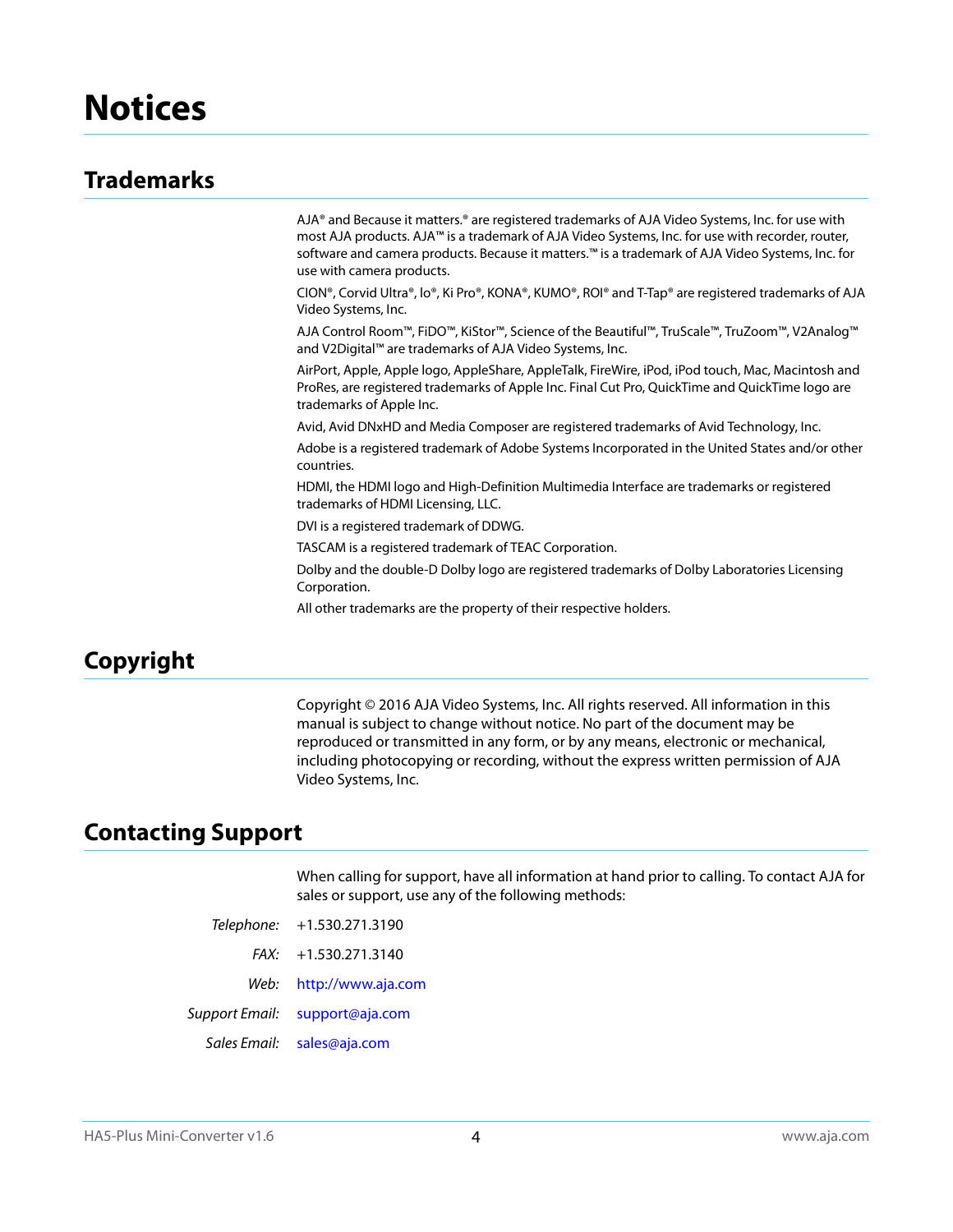## <span id="page-4-0"></span>**Chapter 1: Introduction**



## <span id="page-4-5"></span><span id="page-4-1"></span>**Overview**

<span id="page-4-4"></span>The HA5-Plus converts HDMI to 3G, HD, or SD SDI. Up to eight channels of HDMI audio are embedded into the SDI output allowing a convenient single cable audio/video connection. Two external analog audio inputs can replace two of these embedded audio channels, if desired. The HA5-Plus supports long HDMI cables on the input. The HA5-Plus is useful for connecting HDMI cameras and other sources to SDI capture cards and equipment.

- <span id="page-4-3"></span><span id="page-4-2"></span>**Features** • HDMI to SDI (see ["Appendix A: Specifications on page 18"](#page-17-7) for a complete list of supported inputs).
	- Full 10-bit Conversion
	- Full HDMI support including embedded audio
	- Equalized HDMI input supports long HDMI cables up to 30m
	- PLL clock filtering for low jitter SDI outputs
	- Lock LED shows type of input source: SD (green), HD (red), or 3G (amber)
	- Unbalanced analog audio input (2 RCA)
	- Accepts 8 channels of HDMI embedded audio
	- Outputs 8 channels of SDI embedded audio (Channels 1-8 or 9-16)
	- HDMI cable supplied
	- Uses universal input +5V power supply AJA model DWP-U-R1 (included)
	- NOTE: The HA5-Plus will not pass HDMI video with HDCP copy protection.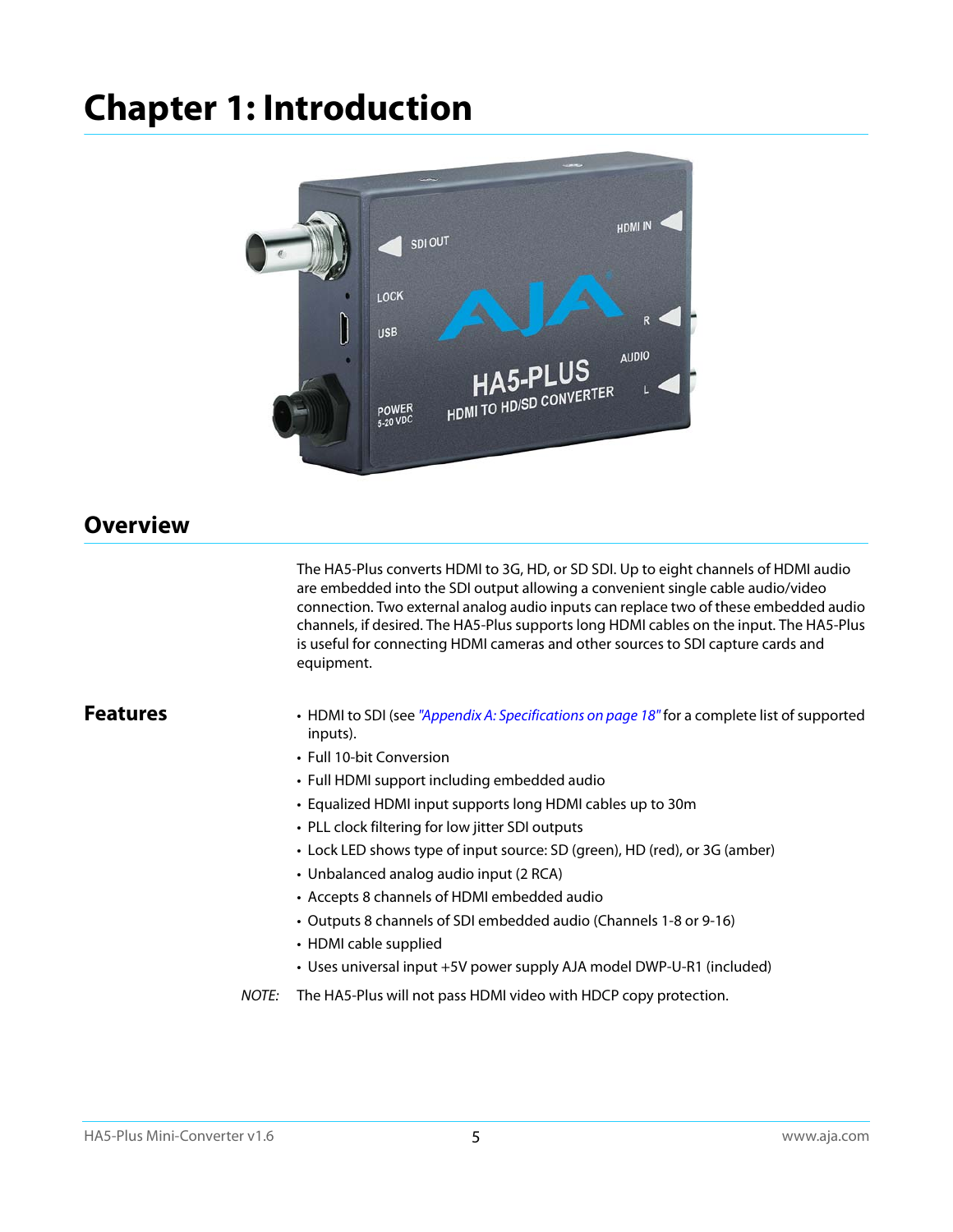## <span id="page-5-3"></span><span id="page-5-0"></span>**Block Diagram**



*Figure 1. HA5-Plus Converter, Simplified Block Diagram*

## <span id="page-5-1"></span>**Audio**

The HA5-Plus converter supports 8 audio channels (4 stereo pairs) at 24-bit/48 KHz which it dis-embeds from HDMI and embeds into SDI. For proper embedding, audio must be synchronous to video. If audio is not synchronous with video or the sample rate is not 48 KHz, then Mini-Config must be used to set the Sample Rate Converter to convert audio to 24-bit/48 KHz and then synchronize it with input video before embedding.

## <span id="page-5-2"></span>**I/O Connections**



NOTE: The Lock LED indicates valid input video by color. Green is SD video, red is HD video, amber is 3G video, off is no input.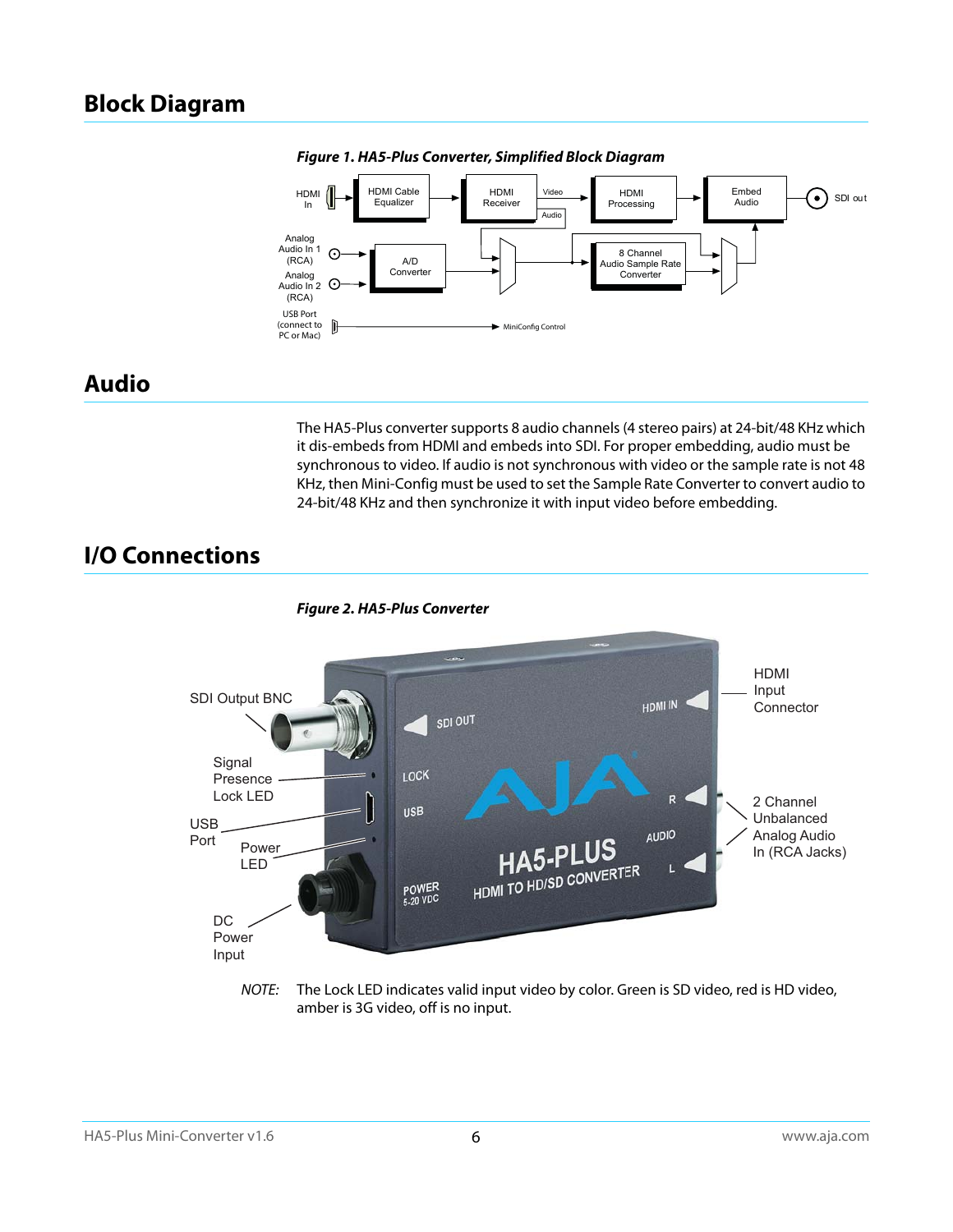<span id="page-6-1"></span><span id="page-6-0"></span>

| <b>Mini-Config Control</b> | Auto controls configures the unit automatically to match the input and output video<br>parameters. Advanced Mini-Config control supports setting the RGB video range, and<br>adjusting audio input, conversion, and routing to embedded HDMI audio. |
|----------------------------|-----------------------------------------------------------------------------------------------------------------------------------------------------------------------------------------------------------------------------------------------------|
|                            | Configuration set via Mini-Config is stored in the HA5-Plus unit through subsequent<br>power cycles.                                                                                                                                                |

## <span id="page-6-2"></span>**Installation**

Typically, HA5-Plus installation consists of the following steps:

- 1. Ensure the converter is disconnected from power.
- 2. Connect equipment to the converter HDMI input connector, the output BNC connector, and the analog audio inputs (if used).
- 3. Connect audio equipment to RCA connectors (optional)
- 4. Apply power to the converter (AJA power supply included).
- 5. The converter will now run using the default factory settings. If you wish to alter the factory settings, you'll need to:
	- Install the AJA Mini-Config software on your computer
	- Attach the converter via USB
	- Make your changes using Mini-Config setup screens.
- 6. This process is detailed in ["Chapter 2: Operation on page 8"](#page-7-6).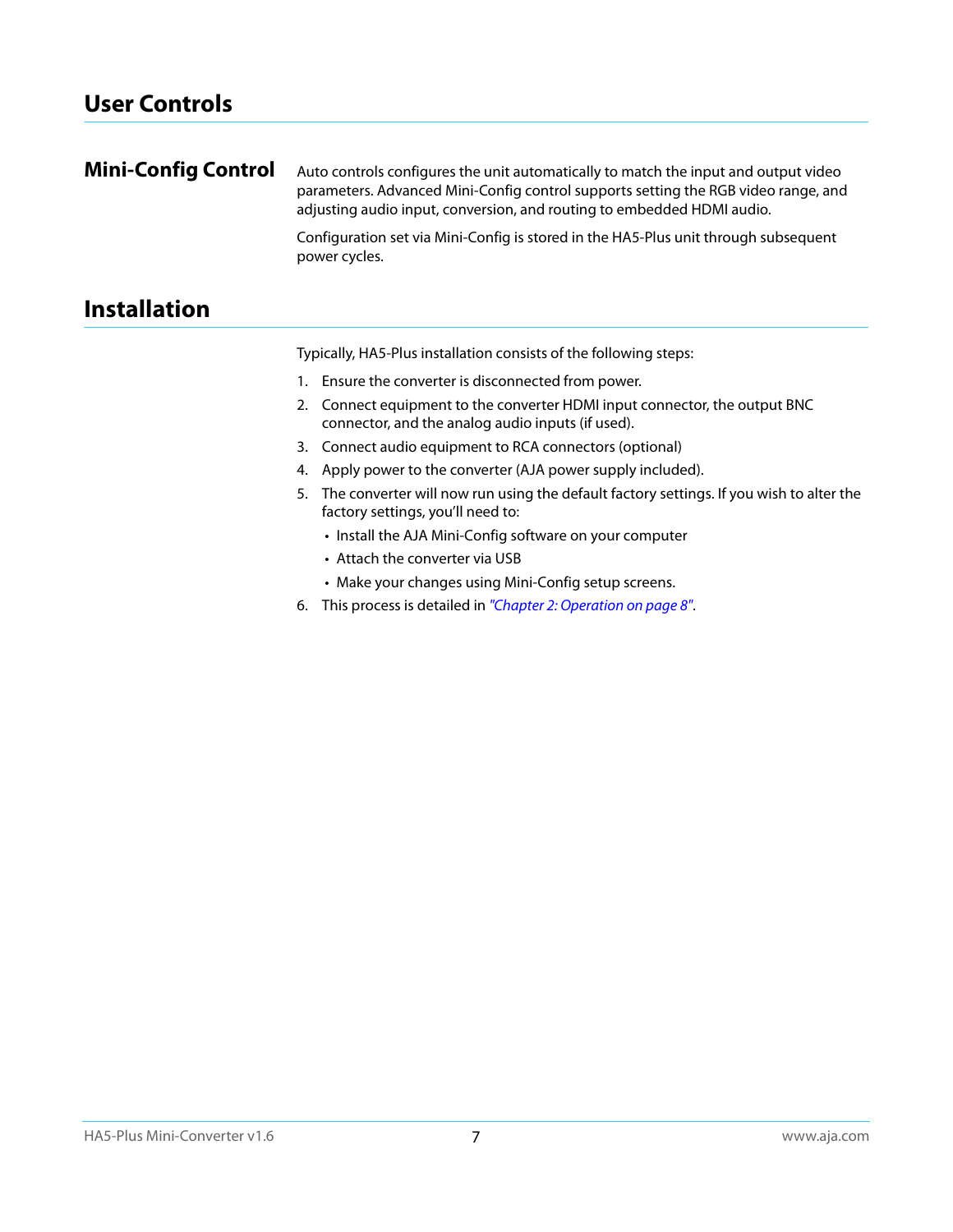## <span id="page-7-6"></span><span id="page-7-1"></span><span id="page-7-0"></span>**USB Control and Setup—Using AJA** *Mini-Config*

<span id="page-7-9"></span><span id="page-7-8"></span><span id="page-7-3"></span><span id="page-7-2"></span>

|                                               | Your AJA Mini-Converter can be used right out of the box for some applications since it is<br>designed to recognize inputs and perform standard actions automatically by default.<br>However, to use its full capability, you must use AJA's Mini-Config software application<br>for PCs and Macs. This same application can be used to update to new Mini-Converter<br>software released by AJA. |
|-----------------------------------------------|---------------------------------------------------------------------------------------------------------------------------------------------------------------------------------------------------------------------------------------------------------------------------------------------------------------------------------------------------------------------------------------------------|
| <b>Acquiring Mini-</b><br>Config              | AJA's Mini-Config application is available for download from the AJA website.                                                                                                                                                                                                                                                                                                                     |
|                                               | To download the latest Mini-Config package, which includes the Mini-Config application,<br>Mini-Converter firmware, and documentation, go to:                                                                                                                                                                                                                                                     |
|                                               | https://www.aja.com/en/products/mini-converters/mini-config-software                                                                                                                                                                                                                                                                                                                              |
|                                               | Select either the Windows or Mac icon to download the desired version.                                                                                                                                                                                                                                                                                                                            |
| <b>Mini-Converter</b><br><b>Documentation</b> | Included with the Mini-Config package is a complete set of documentation for all Mini-<br>Converters supported by Mini-Config. A .PDF of the Installation and Operation Guide for<br>the currently connected Mini-Converter can be accessed from the Mini-Config UI via the<br>Help/Manual drop-down menu.                                                                                        |
|                                               | Documentation for all AJA Mini-Converters that use Mini-Config can also be accessed<br>directly in the Mini-Config download package Documentation folder, and via the<br>Documentation icon available on the Mac installer.                                                                                                                                                                       |
|                                               | Documentation (and firmware) included with the Mini-Config application are the<br>versions available at the time of distribution. However, Mini-Converter software,<br>firmware and documentation are updated regularly, so newer versions may exist.                                                                                                                                             |
|                                               | To download the latest documentation for an individual Mini-Converter, go to:                                                                                                                                                                                                                                                                                                                     |
|                                               | https://www.aja.com/en/category/mini-converters                                                                                                                                                                                                                                                                                                                                                   |
|                                               | and navigate to the Support webpage of that Mini-Converter.                                                                                                                                                                                                                                                                                                                                       |
| <b>Installing Mini-</b><br>Config             |                                                                                                                                                                                                                                                                                                                                                                                                   |
| <b>PC</b> Installation                        | To install Mini-Config on a Windows PC:                                                                                                                                                                                                                                                                                                                                                           |

- <span id="page-7-10"></span><span id="page-7-7"></span><span id="page-7-5"></span><span id="page-7-4"></span>1. Download the application from the AJA website (select the Windows icon on the Mini-Config Support webpage).
- 2. Open the AJA\_MiniConfig.zip file
- 3. Double-click on the MiniInstaller.msi file.
- 4. A Setup Wizard will guide you through the installation.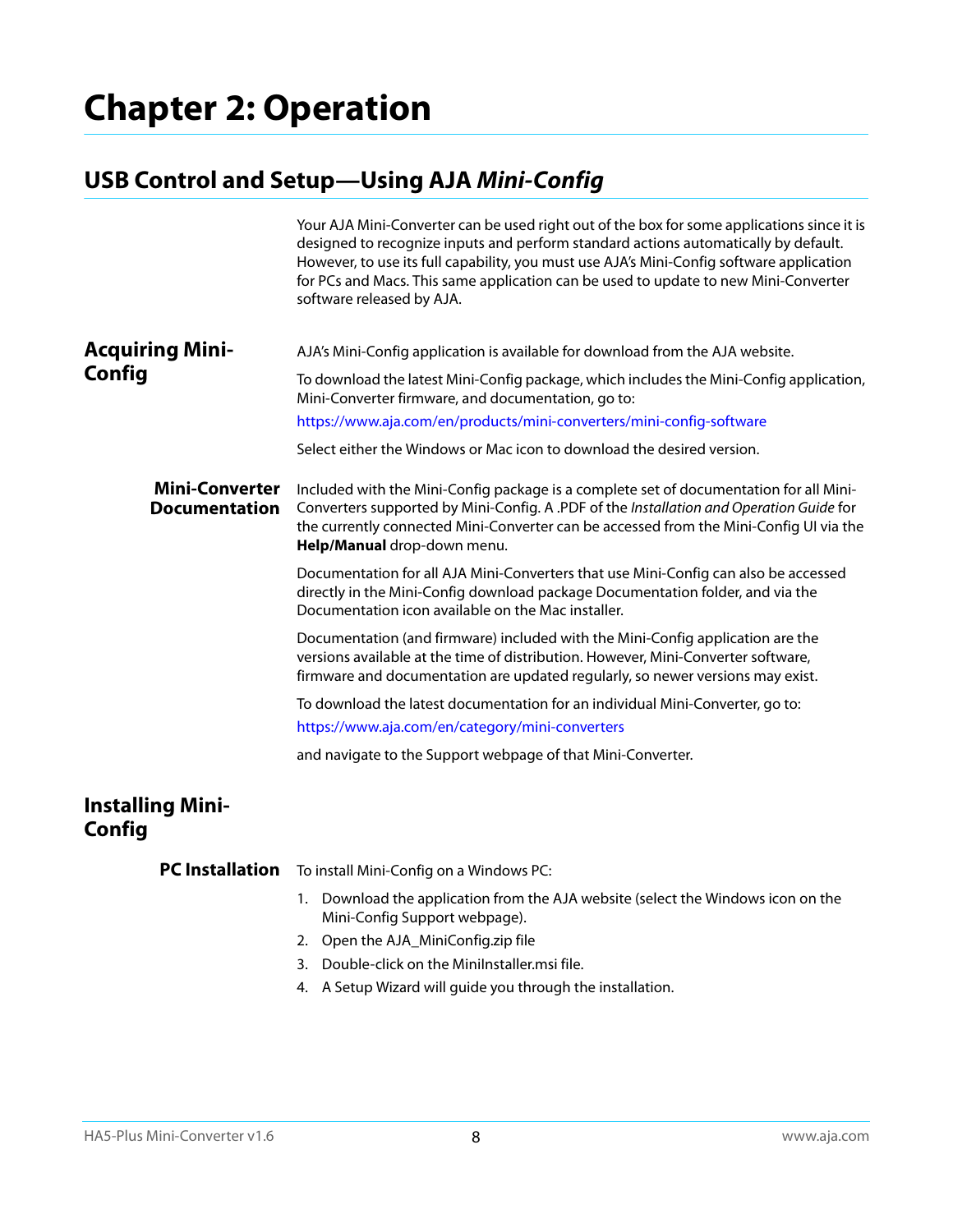#### *Figure 3. Mini-Config PC Setup Wizard*

| AJA Mini Config Setup | X<br>$\left  \alpha \right $<br>$\overline{\phantom{a}}$                                                                                                                                                      |
|-----------------------|---------------------------------------------------------------------------------------------------------------------------------------------------------------------------------------------------------------|
| VIDEO SYSTEMS         | Welcome to the AJA Mini Config<br>Setup Wizard                                                                                                                                                                |
|                       | The Setup Wizard allows you to change the way AJA Mini<br>Config features are installed on your computer or to<br>remove it from your computer. Click Next to continue or<br>Cancel to exit the Setup Wizard. |
|                       |                                                                                                                                                                                                               |
|                       |                                                                                                                                                                                                               |
|                       | Cancel<br><b>Back</b><br>Next                                                                                                                                                                                 |

- 5. Click **Next** to begin. Answer the questions in the subsequent dialogues. When finished, an AJA Mini-Config shortcut will be installed on the desktop, and you will be able to locate the Mini-Config application in the AJA folder in the Programs listing.
- NOTE: If the Mini-Config application already exists on the PC, a different Setup Wizard appears.

#### *Figure 4. Mini-Config Setup Wizard, Reinstallation*

| AJA Mini Config Setup                                                                                                             | x<br>$\equiv$<br>▭   |
|-----------------------------------------------------------------------------------------------------------------------------------|----------------------|
| Change, repair, or remove installation<br>Select the operation you wish to perform.                                               | <b>VIDEO SYSTEMS</b> |
| Change<br>AJA Mini Config has no independently selectable features.                                                               |                      |
| Repair<br>Repairs errors in the most recent installation by fixing missing and corrupt<br>files, shortcuts, and registry entries. |                      |
| Remove<br>Removes AJA Mini Config from your computer.                                                                             |                      |
| <b>Back</b><br>Next                                                                                                               | Cancel               |

With this screen you can **Repair** (reinstall) or **Remove** (uninstall) Mini-Config on the PC.

<span id="page-8-1"></span><span id="page-8-0"></span>**Mac Installation** To install the application on a Mac:

NOTE: Macintosh computers must be Intel-based (G5, G4 and earlier models will not work with Mini-Config).

- 1. Download the application from the AJA website (select the Apple icon on the Mini-Config Support webpage).
- 2. Open the AJA\_MiniConfig folder.
- 3. Double-click on the AJAMiniConfig.dmg file.
- 4. Answer the prompt and a utility program will be launched.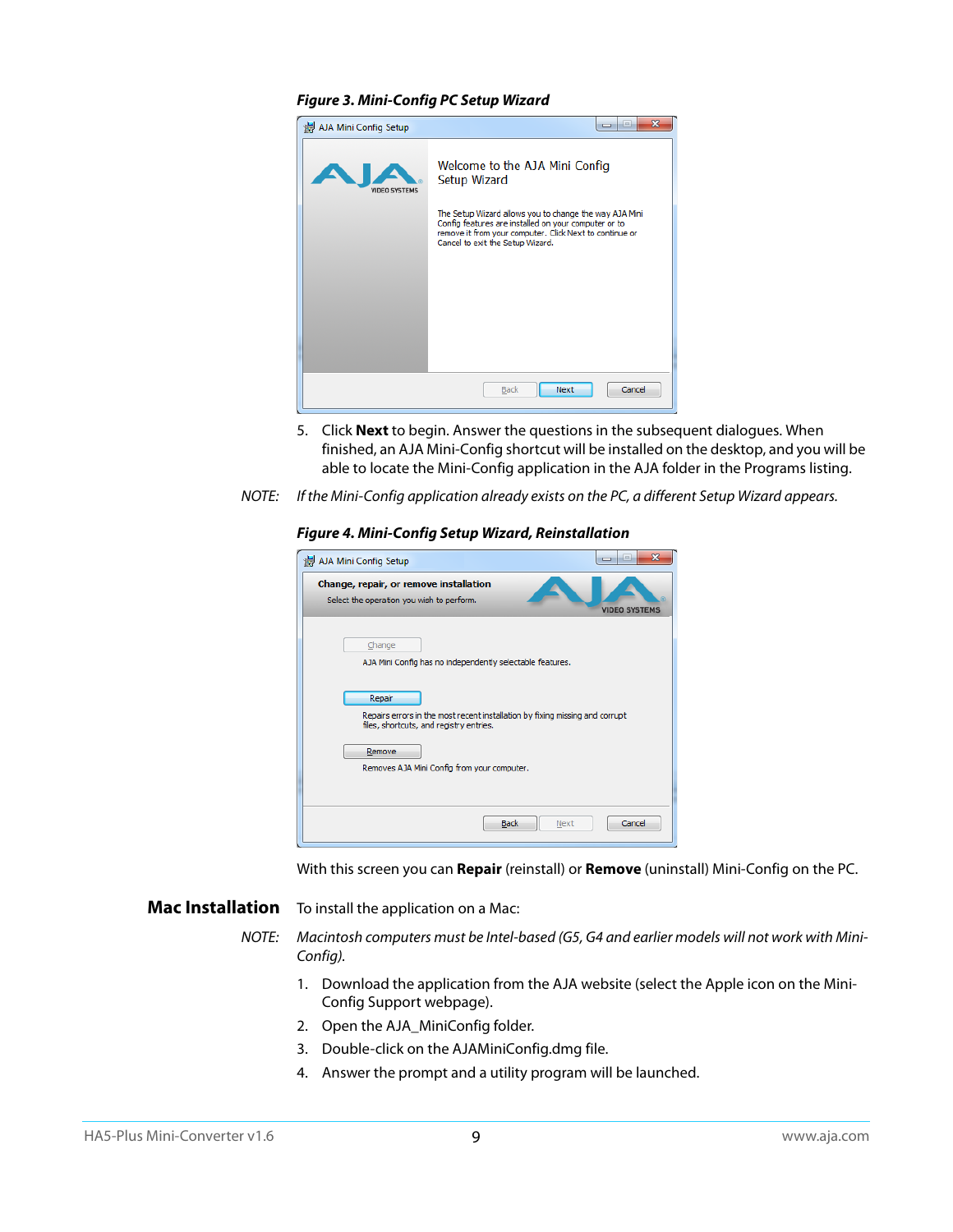#### *Figure 5. Mini-Config Mac Installer*



5. To complete the installation drag the "MiniConfig.app" icon to the Applications folder.

### <span id="page-9-1"></span><span id="page-9-0"></span>**Running Mini-Config**

Connect the Mini-Converter to the PC or Mac via the supplied USB cable. Connect the external power supply (supplied) to the Mini-Converter.

#### <span id="page-9-4"></span>**PC Startup** To run Mini-Config on a PC, double-click on the AJA Mini-Config icon on your desktop, or open the AJA folder in the program list and click on the AJA Mini-Config application located inside the Mini-Config folder.



- <span id="page-9-2"></span>**Mac Startup** To run Mini-Config on a Mac, open the Applications folder and locate the AJA Mini-Config application. Double-click the application to launch it.
- <span id="page-9-3"></span>**Saving Setups** A File drop down menu on the Mini-Config application bar allows you to save the current state of the Mini-Converter to a preset file for later recall.

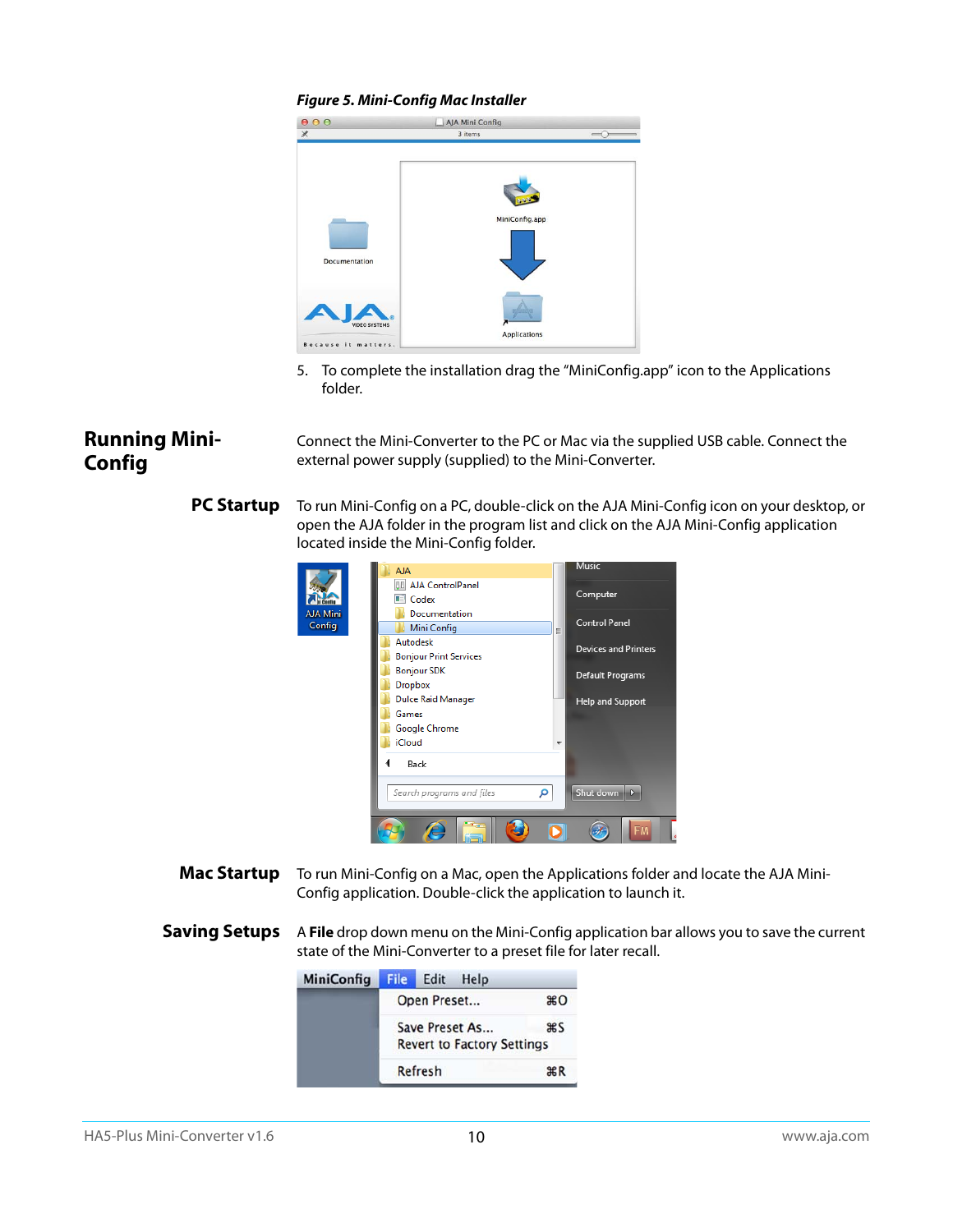<span id="page-10-3"></span><span id="page-10-2"></span><span id="page-10-1"></span><span id="page-10-0"></span>

|                                                    | Using this feature you can set up the converter for different applications, storing each<br>configuration (Save Preset As) with a unique name for easy recall (Open Preset).                                                                                                                                                                                                                                                                                                       |
|----------------------------------------------------|------------------------------------------------------------------------------------------------------------------------------------------------------------------------------------------------------------------------------------------------------------------------------------------------------------------------------------------------------------------------------------------------------------------------------------------------------------------------------------|
|                                                    | A Revert to Factory Settings menu item similarly allows you to change the settings<br>back to AJA's factory defaults.                                                                                                                                                                                                                                                                                                                                                              |
| <b>Operating Mini-</b><br>Config                   | The Mini-Config application provides a graphic interface for viewing settings and<br>updating software. It consists of an information area at the top that shows the available<br>Mini-Converters attached to the computer via USB, with a graphical rendering of the<br>selected Mini-Converter showing all the connectors and their current state.                                                                                                                               |
|                                                    | Colored text next to the connectors indicates the signal type and what the Mini-<br>Converter is doing:                                                                                                                                                                                                                                                                                                                                                                            |
|                                                    | • Blue text indicates the values automatically selected                                                                                                                                                                                                                                                                                                                                                                                                                            |
|                                                    | • Black text indicates values that you have manually selected                                                                                                                                                                                                                                                                                                                                                                                                                      |
|                                                    | • Red text indicates the Mini-Converter is not detecting a signal, or cannot operate with<br>the current user settings.                                                                                                                                                                                                                                                                                                                                                            |
| NOTE:                                              | Even if no output device is detected, the SDI connector text still shows the signal it is<br>outputting.                                                                                                                                                                                                                                                                                                                                                                           |
| NOTE:                                              | Configuration settings in red will change based on the attached output device as well as input<br>signals. For improved accuracy and reliability, you should configure the Mini-Converter only<br>when the target output device is attached and input signals are supplied at the inputs.                                                                                                                                                                                          |
|                                                    | Screens are virtually the same on both PC and Mac, with subtle differences that reflect<br>the general look of the platform environment.                                                                                                                                                                                                                                                                                                                                           |
| <b>Running Multiple Mini-</b><br><b>Converters</b> | Mini-Config can manage multiple AJA Mini-Converters connected via USB-even when<br>they are of differing types. However it only connects to one at a time. You can choose<br>which Mini-Converter you wish to control using the pulldown menu in the upper right<br>hand corner. If you want to configure multiple Mini-Converters in parallel, you can do it<br>by running multiple instances of the Mini-Config application and have each control a<br>different Mini-Converter. |
| <b>NOTE:</b>                                       | During a Mini-Converter firmware update, only one Mini-Converter should be connected to<br>the computer via USB.                                                                                                                                                                                                                                                                                                                                                                   |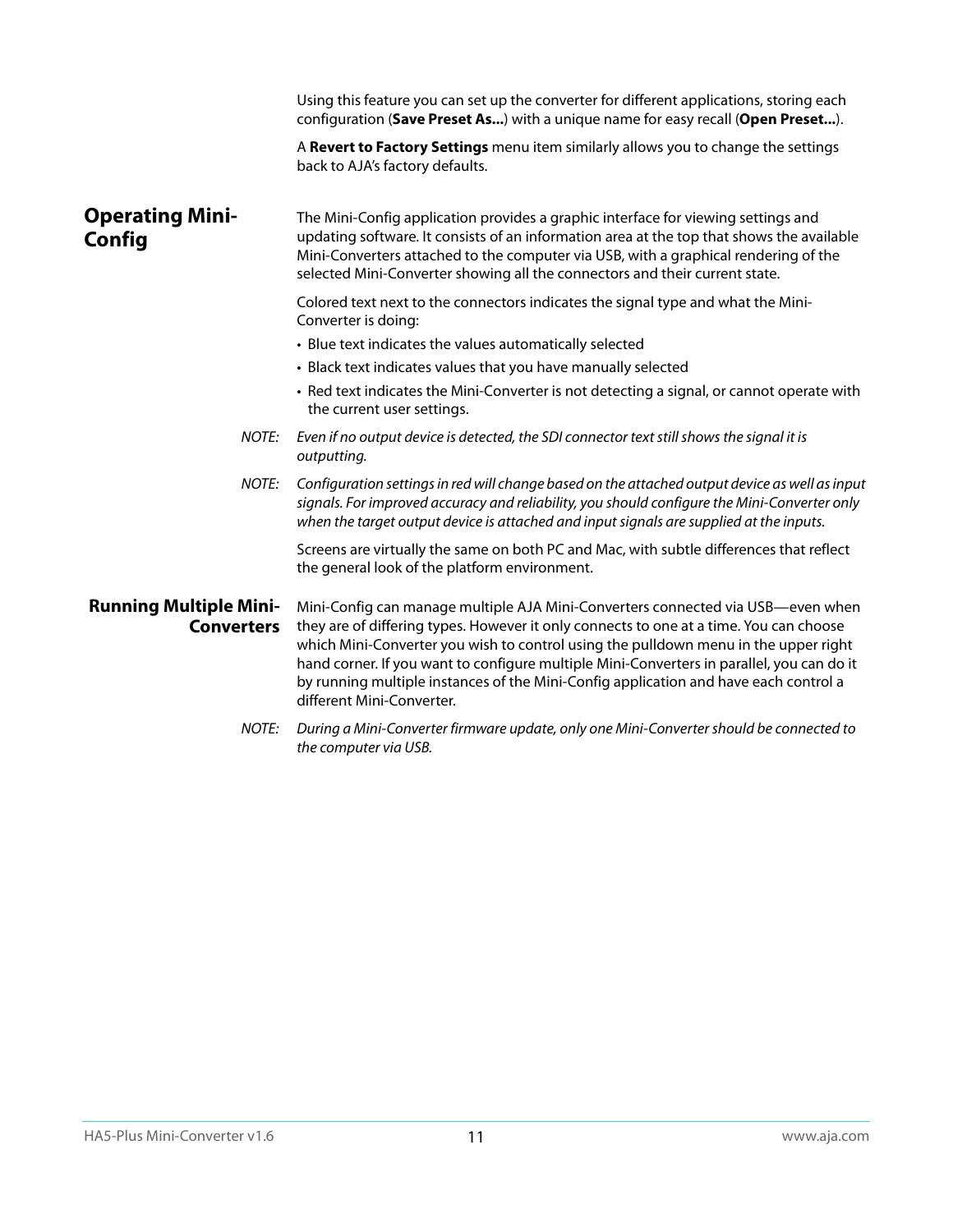

#### <span id="page-11-1"></span>*Figure 6. Example Mini-Config Screen*

<span id="page-11-0"></span>**Tabbed Screens** The Tabs delineate control screens with groups of controls for each type of task to be performed. The controls for the actual configuration parameters are specific to each Mini-Converter type. When you Click on any of the tab buttons, the pane below the tabs will change to match your tab selection. Any changes you make are immediately applied and will be saved, overwriting previous settings.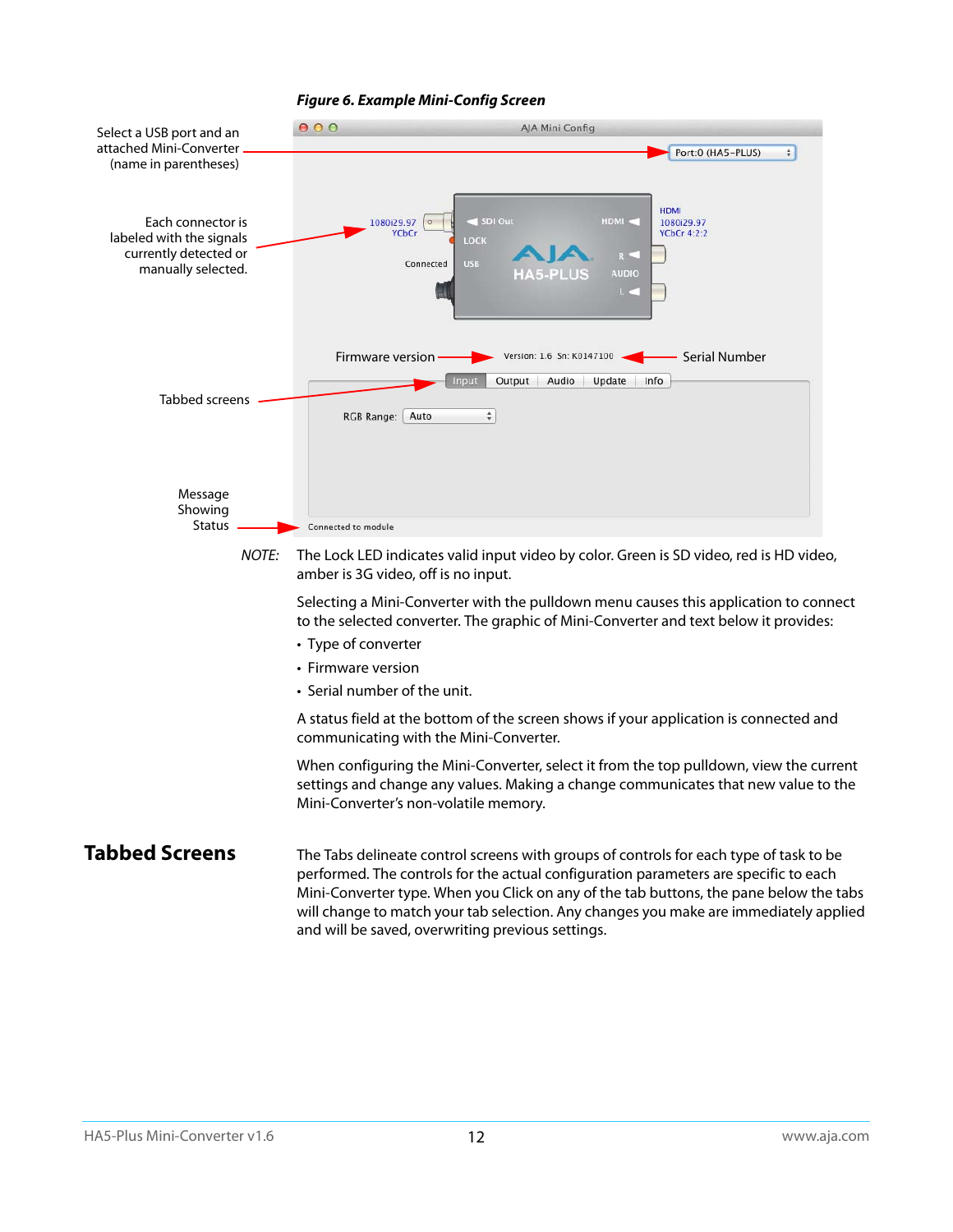## <span id="page-12-1"></span><span id="page-12-0"></span>**Input Screen**

| 000                 | AJA Mini Config                                                                                                                                      |
|---------------------|------------------------------------------------------------------------------------------------------------------------------------------------------|
|                     | Port:0 (HA5-PLUS)<br>$\div$<br><b>HDMI</b><br>SDI Out<br>HDMI <<br>1080i29.97<br>1080i29.97<br>$\circ$<br><b>YCbCr</b><br><b>YCbCr 4:2:2</b><br>LOCK |
|                     | $R -$<br><b>USB</b><br>Connected<br><b>HA5-PLUS</b><br><b>AUDIO</b><br>L.C                                                                           |
|                     | Version: 1.6 Sn: K0147100                                                                                                                            |
|                     | Output<br>Audio<br>Update<br>Info<br>Input<br>$\div$<br>RGB Range:<br>Auto                                                                           |
| Connected to module |                                                                                                                                                      |

Click on the Input tab to view and make changes to the HA5-Plus input settings.

<span id="page-12-2"></span>**RGB Range** Selects the Input Video Color Range. Choose Auto, SMPTE or Full color range.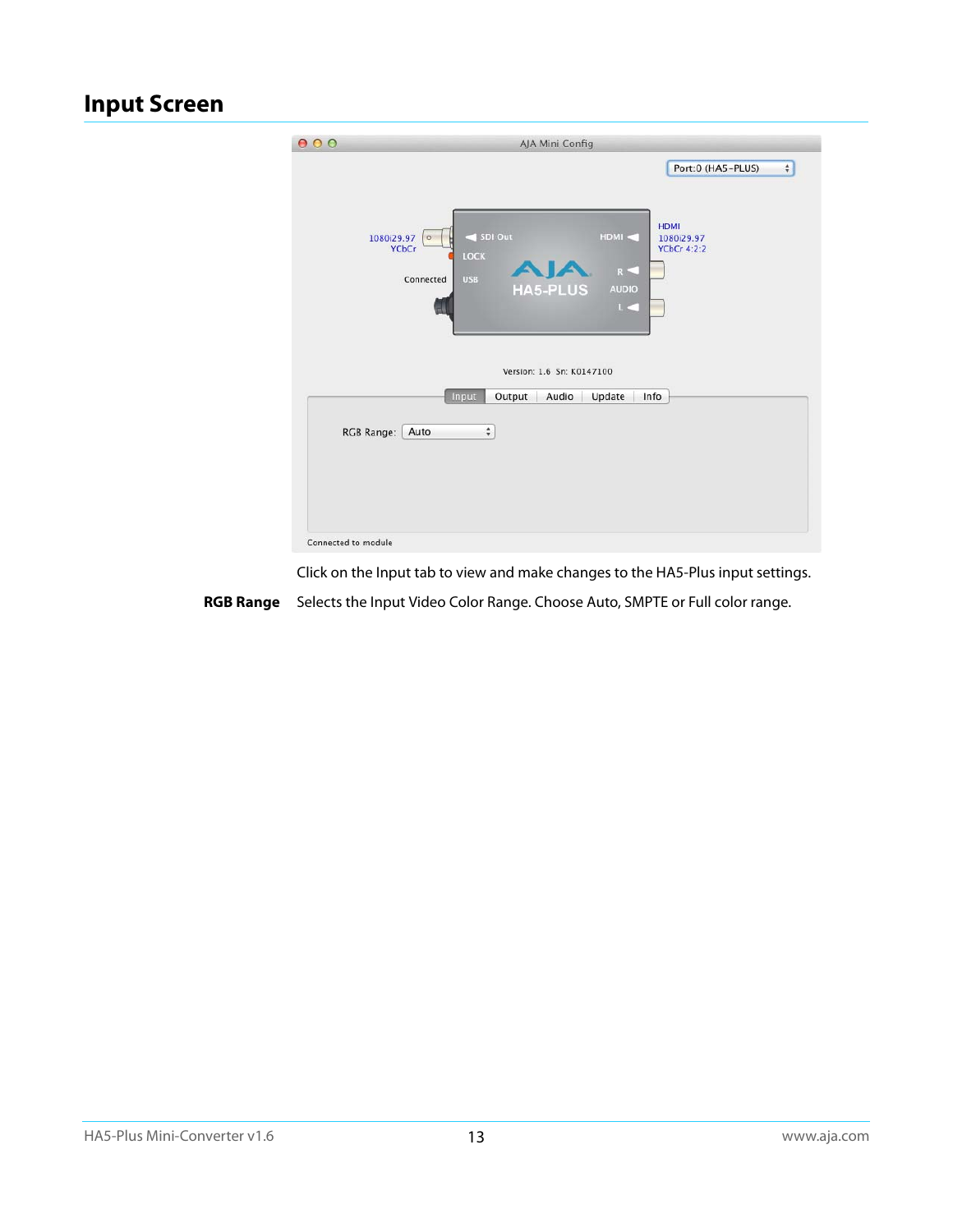## <span id="page-13-3"></span><span id="page-13-0"></span>**Output Screen**

| 000                                                      | <b>AJA Mini Config</b>                                                                       |                                                 |
|----------------------------------------------------------|----------------------------------------------------------------------------------------------|-------------------------------------------------|
|                                                          |                                                                                              | $\hat{\mathbf{v}}$<br>Port:4 (HA5-PLUS)         |
| 1080i29.97<br>$\circ$<br><b>YCbCr</b><br>Connected       | SDI Out<br>HDMI <<br>LOCK<br>$R =$<br><b>USB</b><br><b>HA5-PLUS</b><br><b>AUDIO</b><br>$L =$ | <b>HDMI</b><br>1080i29.97<br><b>YCbCr 4:2:2</b> |
|                                                          | Version: 1.6 Sn: K0147100                                                                    |                                                 |
| Input<br>3G-Level A<br>3G Mode:<br>Off<br>Enable PtoPsF: | Output<br>Audio<br>Update<br>3G-Level A<br>$\div$<br>$\overset{\mathtt{A}}{\mathtt{v}}$      | Info                                            |
| Connected to module                                      |                                                                                              |                                                 |

Click on the Output tab to view and make changes to the HA5-Plus output settings.

- <span id="page-13-1"></span>**3G Mode** This control selects the type of 3G SDI output. Choose 3G-Level A or 3G-Level B. NOTE: The 3G Mode parameter only has an effect if the output is 3G-SDI.
- <span id="page-13-2"></span>**Enable PtoPsF** This control selects whether progressive video is converted to PsF output.
	- NOTE: The Enable PtoPsF parameter only has an effect if the input is 1080p 23.98, 24, 25, 29.97, or 30.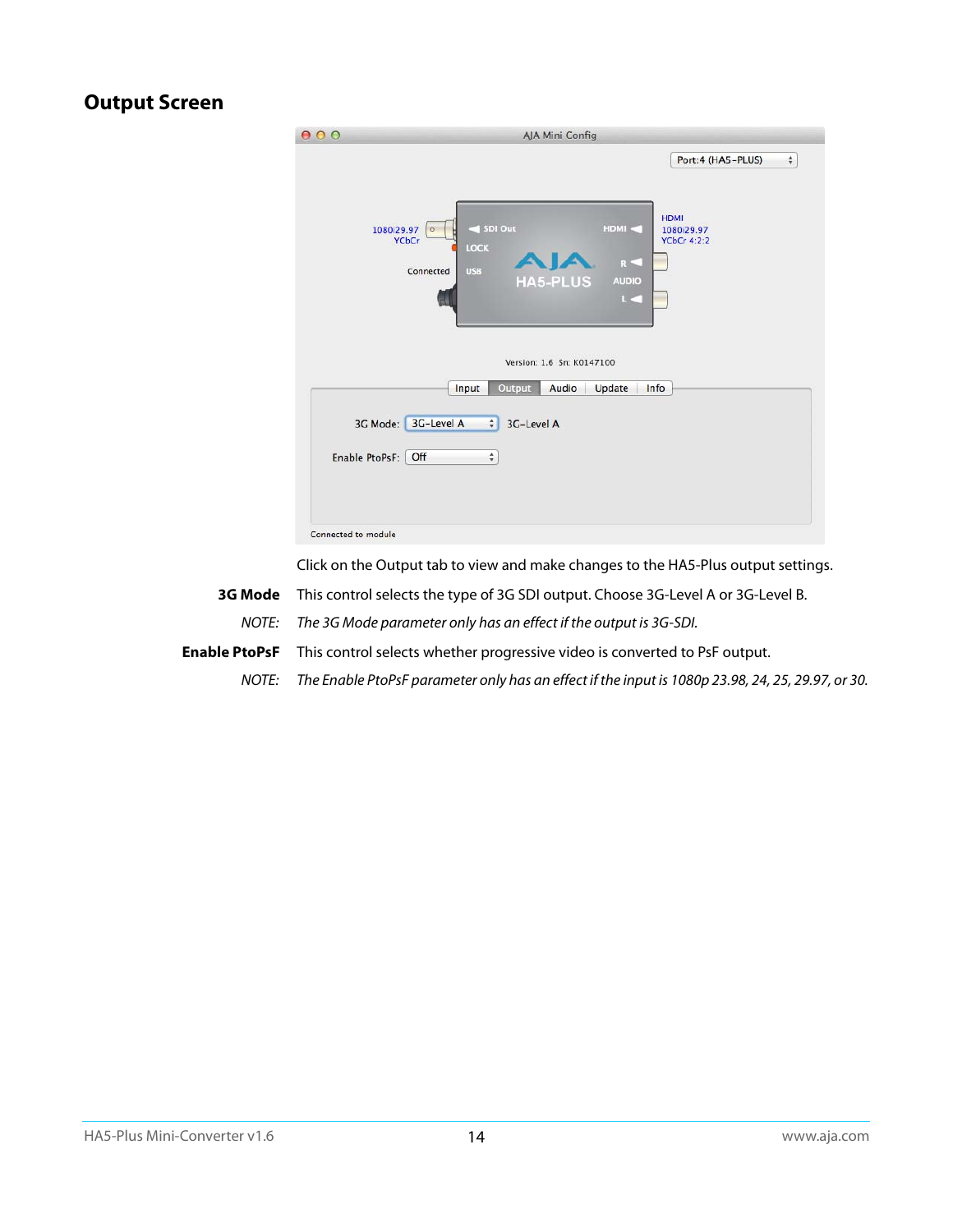## <span id="page-14-4"></span><span id="page-14-0"></span>**Audio Screen**

| 000                            | <b>AJA Mini Config</b>                                |                                                                 |
|--------------------------------|-------------------------------------------------------|-----------------------------------------------------------------|
|                                |                                                       | Port:4 (HA5-PLUS)<br>$\overset{\mathtt{A}}{\mathtt{v}}$         |
| 1080i29.97<br>$\circ$<br>YCbCr | SDI Out<br>LOCK                                       | <b>HDMI</b><br>HDMI <<br>1080i29.97<br><b>YCbCr 4:2:2</b><br>R< |
| Connected                      | <b>USB</b><br><b>HA5-PLUS</b>                         | <b>AUDIO</b><br>$\mathbb{L}$                                    |
|                                | Version: 1.6 Sn: K0147100<br>Audio<br>Output<br>Input | Info<br>Update                                                  |
| Input Select:                  | <b>HDMI</b><br>$\hat{z}$                              | $Ch$ 1-2<br>Analog Out Map:<br>$\frac{1}{\pi}$                  |
| <b>HDMI Conversion:</b>        | • Convert Rate<br>Pass Through                        | Channels 1-8<br>$\hat{\div}$<br><b>Channel Select:</b>          |
|                                |                                                       |                                                                 |

Click on the Audio tab to view and make changes to the HA5-Plus audio settings.

NOTE: When using the DVI video protocol no audio is output, since that protocol is video only.

<span id="page-14-9"></span>**Input Select** Choose what audio channels are routed to the SDI output. • HDMI - Only the audio channels from the HDMI input are embedded.

- <span id="page-14-7"></span><span id="page-14-1"></span>• Analog - Only the two analog input channels are embedded. You can choose which of the embedded SDI channels will receive the analog audio, using the Analog Out Map and Channel Select settings. The other channels will be muted.
- <span id="page-14-2"></span>• Analog + HDMI - Both the analog inputs and HDMI audio are embedded. You can choose which of the HDMI channels will be replaced by the two analog audio inputs, using the Analog Out Map and Channel Select settings.
- <span id="page-14-11"></span><span id="page-14-10"></span><span id="page-14-6"></span>• None - No audio will be embedded. All channels are muted.
- <span id="page-14-8"></span>**HDMI Conversion** Choose the audio conversion to be performed on the incoming HDMI audio.
	- Convert Rate The HDMI audio will be converted, if necessary, to 24-bit/48 KHz audio.
	- Pass Through The HDMI audio will be passed to the SDI embedded audio channels without conversion.
- <span id="page-14-3"></span>**Analog Out Map** Permits selecting the pair of SDI embedded audio channels that will receive the analog audio from the RCA connectors. The audio pair replaced depends on the Channel Select setting below, and your choice of Ch 1-2 through Ch 7-8 that correspond to that set of embedded channels.
- <span id="page-14-5"></span>**Channel Select** Choose which set of 8 channels (4 pairs) of embedded audio the SDI output will carry. Select Channels 1-8 or Channels 9-16.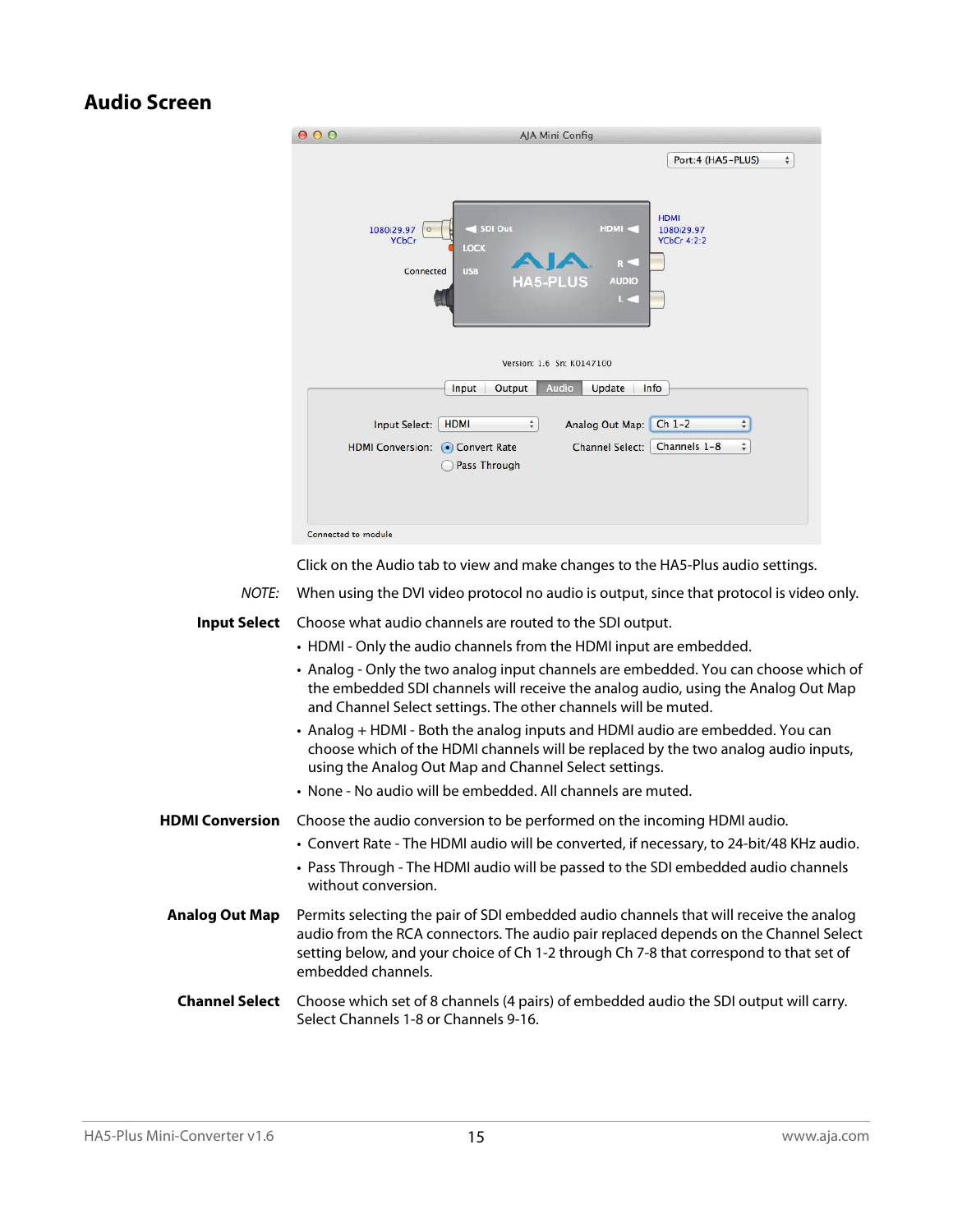## <span id="page-15-3"></span><span id="page-15-0"></span>**Update Screen**

| 000                 | AJA Mini Config                                                                                                                                                  |
|---------------------|------------------------------------------------------------------------------------------------------------------------------------------------------------------|
|                     | Port:4 (HA5-PLUS)<br>$\div$<br><b>HDMI</b><br>SDI Out<br>HDMI <<br>1080i29.97<br>1080i29.97<br>$  0 \rangle$<br><b>YCbCr</b><br><b>YCbCr 4:2:2</b><br>LOCK<br>R< |
|                     | <b>USB</b><br>Connected<br><b>HA5-PLUS</b><br><b>AUDIO</b><br>$L \leq 1$<br>Version: 1.5 Sn: K0147100                                                            |
|                     | <b>Update</b><br>Info<br>Input<br>Output<br>Audio<br>Update<br>Installed: 1.5<br>Desired: 1.6                                                                    |
|                     | Progress:                                                                                                                                                        |
| Connected to module |                                                                                                                                                                  |

Use this Update screen to view the software version currently installed on the converter or install new software.

| NOTE: | When discussing Mini-Converters, "Firmware" is software that will be stored in the Mini-    |
|-------|---------------------------------------------------------------------------------------------|
|       | Converter's non-volatile memory and used when it is powered up. This is something different |
|       | than the Mini-Config application software. The version numbers shown in the Update screen   |
|       | refer only to the firmware.                                                                 |
|       |                                                                                             |

- Installed: This field shows the version of the firmware currently installed inside the Mini-Converter.
- Desired: This field shows the version of firmware embedded in the Mini-Config application which you can install into the Mini-Converter by clicking the **Update** button.
- **Update** This button initiates a firmware update operation loading the "Desired" version of firmware into the Mini-Converter's non-volatile memory.

Progress: This indicator bar shows the progress of firmware installation.

<span id="page-15-2"></span><span id="page-15-1"></span>**Software Update Procedure**

1. Check the AJA website for new Mini-Config software for your Mini-Converter. If new software is found, download it and uncompress the file archive (zip). Here is the URL to use when checking:

#### http://www.aja.com/en/products/mini-converters/mini-config-software

- 2. Connect the Mini-Converter to a Mac or PC via a USB port on the computer and run the new Mini-Config software just downloaded.
- 3. Click on the Update tab.
- 4. Check the Installed version level against the Desired version level. If the Desired is newer, then click the **Update** button to download the new firmware to the Mini-Converter; progress will be shown via the "Progress" thermometer bar.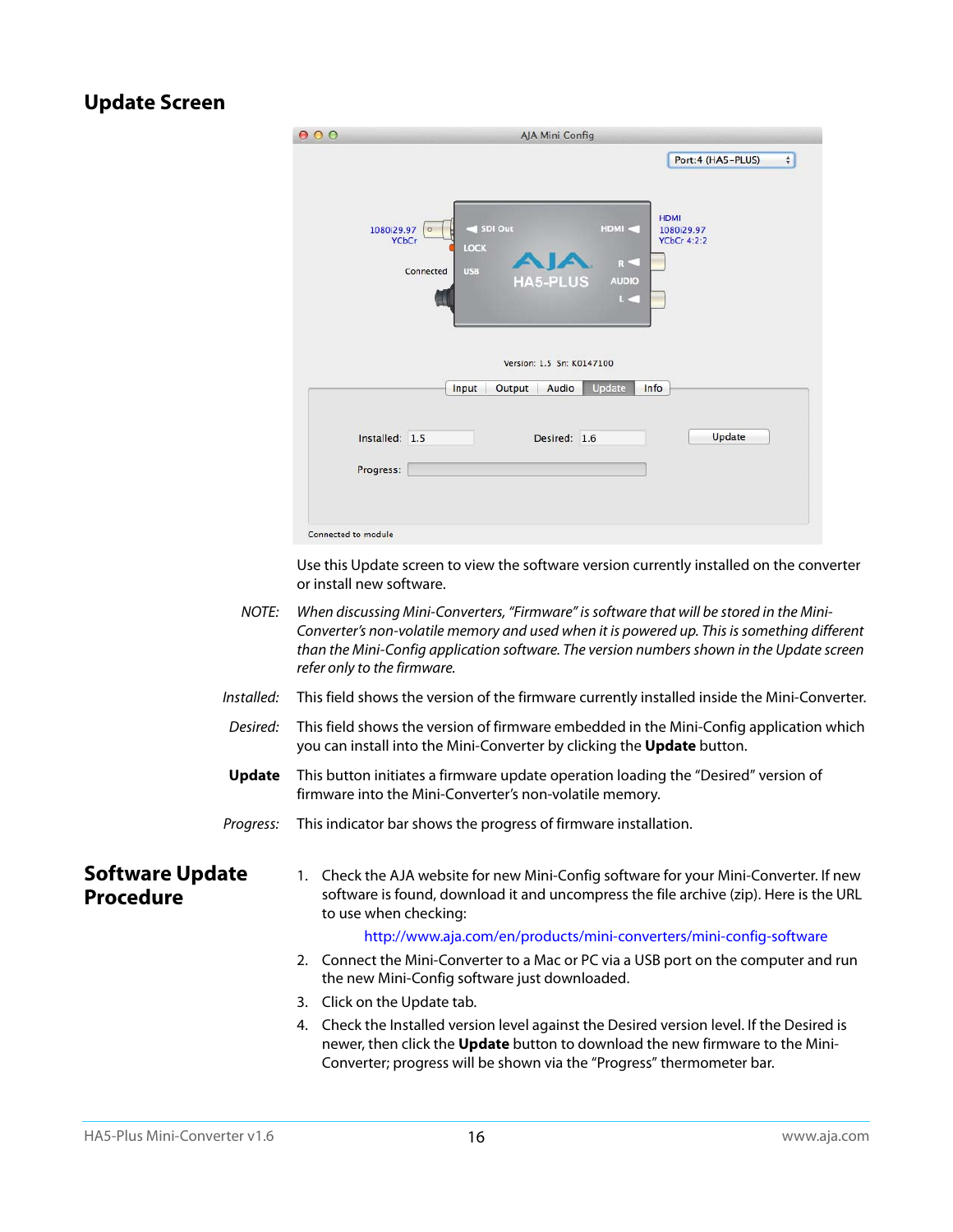## <span id="page-16-1"></span><span id="page-16-0"></span>**Info Screen**

|                                                    |                                                  |                                 | Port:4 (HA5-PLUS)                               | $\overset{\mathtt{A}}{\mathtt{v}}$ |
|----------------------------------------------------|--------------------------------------------------|---------------------------------|-------------------------------------------------|------------------------------------|
| 1080i29.97<br>$\circ$<br><b>YCbCr</b><br>Connected | SDI Out<br>LOCK<br><b>USB</b><br><b>HA5-PLUS</b> | HDMI <<br>$R =$<br><b>AUDIO</b> | <b>HDMI</b><br>1080i29.97<br><b>YCbCr 4:2:2</b> |                                    |
|                                                    | Version: 1.6 Sn: K0147100                        | $L =$                           |                                                 |                                    |
|                                                    | Audio<br>Input<br>Output                         | Info<br>Update                  |                                                 |                                    |
|                                                    | Name: HA5-PLUS                                   | <b>Set Name</b>                 |                                                 |                                    |
|                                                    | Type: HA5-PLUS                                   |                                 |                                                 |                                    |
|                                                    | Assembly: 105114-R3                              |                                 |                                                 |                                    |

This screen provides basic information about the Mini-Converter. This information is mostly useful when calling AJA Support for service or technical support.

- **Name** This field allows you to give your Mini-Converter a name. This may be useful if you have several Mini-Converters attached to a Mac/PC via USB so you can distinguish one of them easily (especially if they're the same model).
	- Type: This is the factory set model name of the Mini-Converter (HA5-Plus).
- Assembly: This is the factory assembly number.
- Serial Number: This is the factory set unique serial number of your Hi5-Plus. If you ever call AJA Support for service, you may be asked for this number.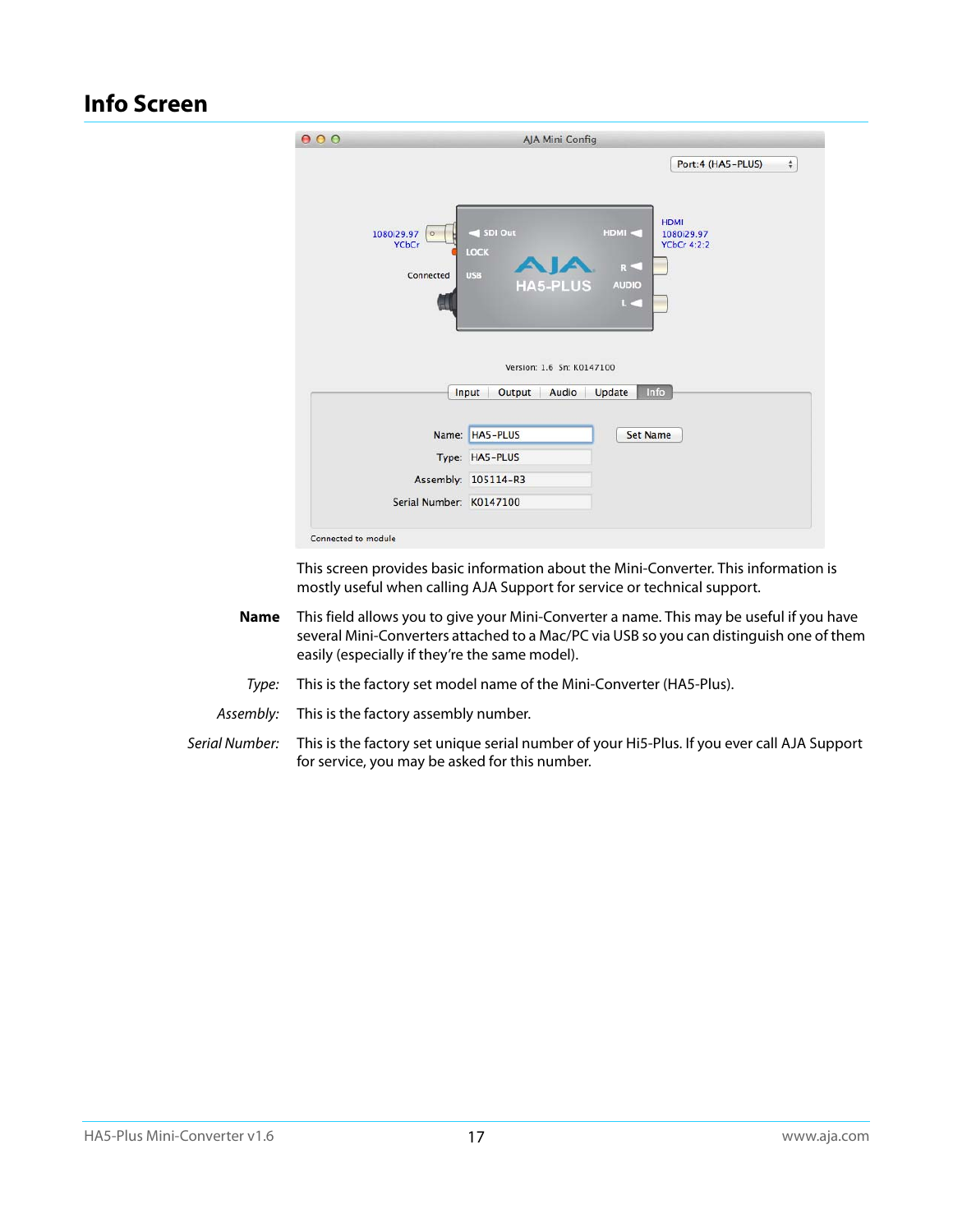## <span id="page-17-7"></span><span id="page-17-0"></span>**Appendix A: Specifications**

## <span id="page-17-1"></span>**Video Input**

<span id="page-17-3"></span><span id="page-17-2"></span>

|                       | • 1 x HDMI connector                                                                                                                                                                                                                                                                                                                                                      |
|-----------------------|---------------------------------------------------------------------------------------------------------------------------------------------------------------------------------------------------------------------------------------------------------------------------------------------------------------------------------------------------------------------------|
| <b>Input Formats</b>  | • 2K 1080p 23.98, 24, 25, 29.97, 30, 50, 59.94, 60<br>· 1080p 23.98, 24, 25, 29.97, 30, 50, 59.94, 60<br>· 1080i 25, 29.97, 30<br>· 720p 50, 59.94, 60<br>$\cdot$ 625i, 625p<br>· 525i, 525p                                                                                                                                                                              |
| <b>Video Output</b>   |                                                                                                                                                                                                                                                                                                                                                                           |
|                       | • 3G-SDI, SMPTE-259/292/296/424/425, 1 x BNC                                                                                                                                                                                                                                                                                                                              |
| <b>Output Formats</b> | · 2K 1080p 23.98, 24, 25, 29.97, 30, 50, 59.94, 60<br>(2048 x 1080 4:2:2 10-bit YCbCr)<br>• 1080p 50, 59.94, 60 - SMPTE 425-1 Level A/Level B Mapping structure 1<br>(1920 x 1080 4:2:2 10-bit YCbCr)<br>• 1080p 23.98, 24, 25, 29.97, 30<br>• 1080PsF 23.98, 24, 25, 29.97, 30<br>• 1080i 25, 29.97, 30<br>· 720p 50, 59.94, 60<br>$\cdot$ 625i 25<br>$\cdot$ 525i 29.97 |
| <b>HDCP</b>           | Content not supported                                                                                                                                                                                                                                                                                                                                                     |
| Audio Innut           |                                                                                                                                                                                                                                                                                                                                                                           |

## <span id="page-17-5"></span><span id="page-17-4"></span>**Audio Input**

| HDMI Audio | • Eight channels (4 pairs) of embedded audio supported            |
|------------|-------------------------------------------------------------------|
|            | • Rates supported: 32 kHz, 44.1 kHz, 48 kHz, 88.2 kHz, and 96 kHz |
|            | <b>Analog Audio</b> • Unbalanced, -10 db, 2 x RCA                 |

## <span id="page-17-6"></span>**Audio Output**

| SDI Audio | • Eight channels (4 pairs) of embedded audio (24-bit/48 KHz) |
|-----------|--------------------------------------------------------------|
|           | • Embed to either SDI audio Ch 1-8 or Ch 9-12                |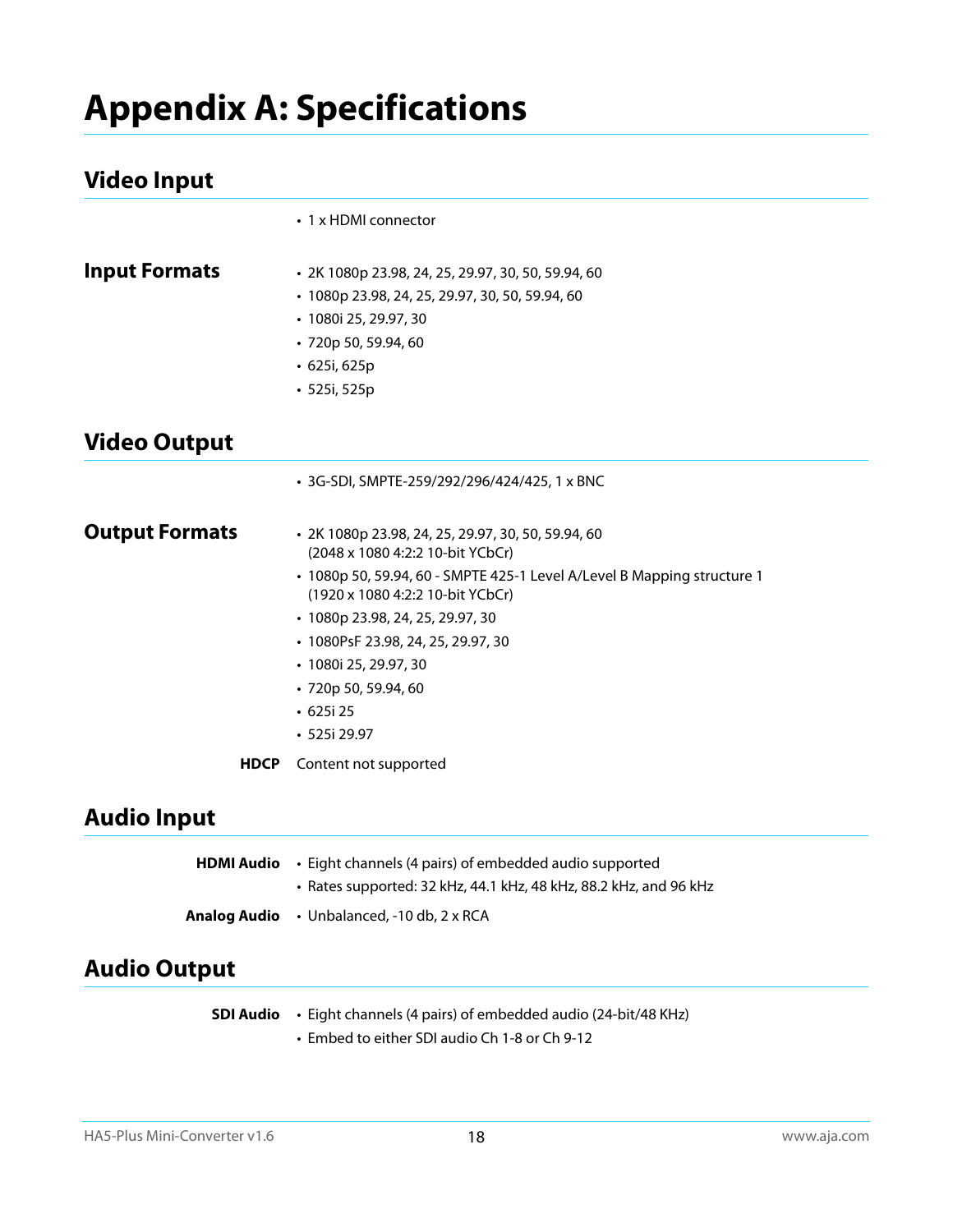## <span id="page-18-0"></span>**Physical**

<span id="page-18-2"></span><span id="page-18-1"></span>

| <b>Power</b>                 | • +5 to 20V DC regulated, 6 watts max<br>• AJA external power supply model DWP-U-R1 (included):<br>• 100-240V, 50/60Hz universal input |
|------------------------------|----------------------------------------------------------------------------------------------------------------------------------------|
| <b>Size</b>                  | $\cdot$ 4.6" x 2.4" x 1" (117mm x 61mm x 25mm.)                                                                                        |
| <b>Environment</b>           |                                                                                                                                        |
|                              | Operating Temperature: 0 to 40 degrees C (32 to 104 degrees F)                                                                         |
| Operating Relative Humidity: | 10-90% non-condensing                                                                                                                  |

<span id="page-18-3"></span>Operating Altitude: <3,000 meters (<10,000 feet)

Safe Storage Temperature (Power OFF): -40 to 60 degrees C (-40 to 140 degrees F)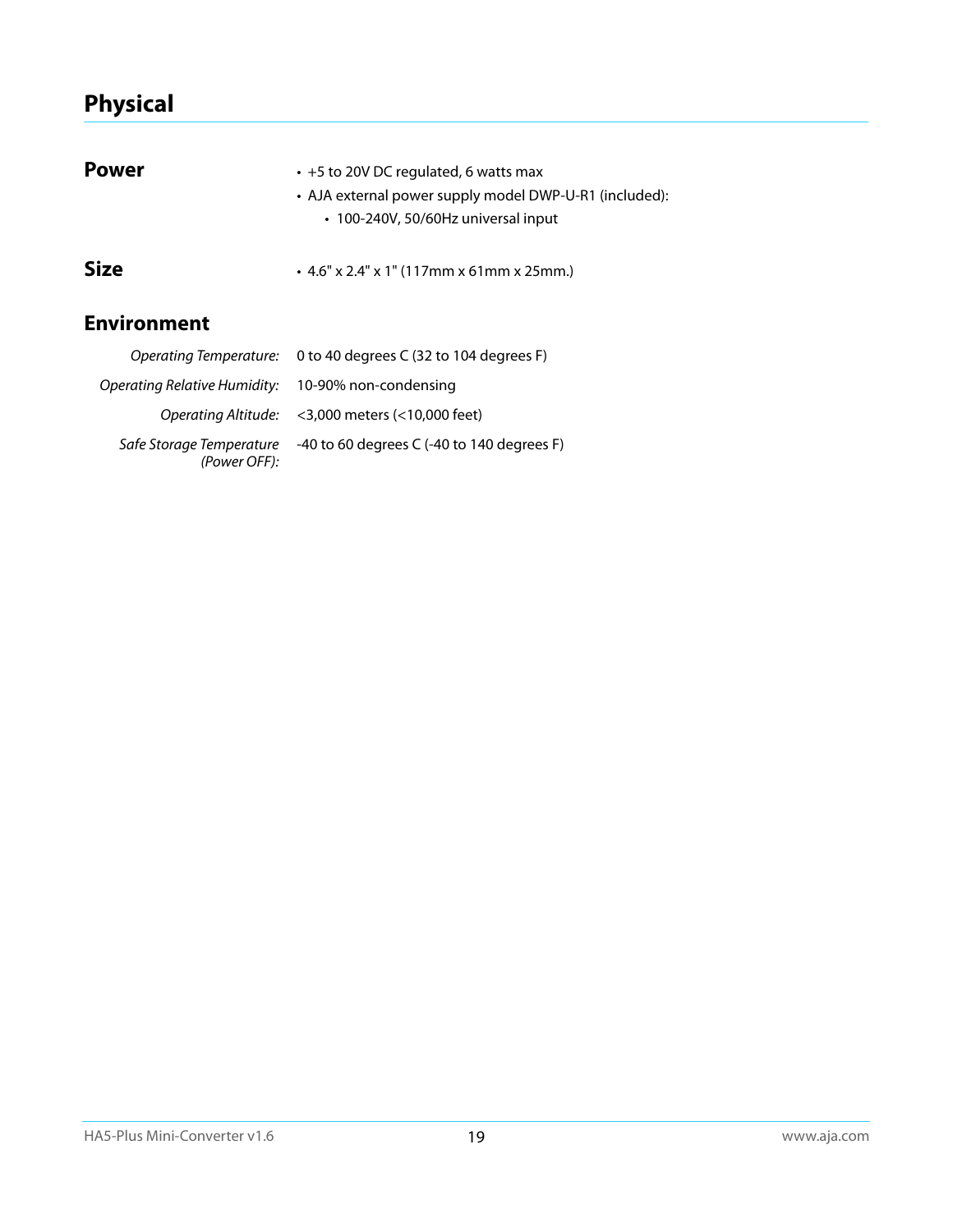## <span id="page-19-0"></span>**Appendix B: Safety and Compliance**

## <span id="page-19-5"></span><span id="page-19-1"></span>**Federal Communications Commission (FCC) Compliance Notices**

#### <span id="page-19-2"></span>**Class B Interference Statement** This equipment has been tested and found to comply with the limits for a Class B digital device, pursuant to Part 15, Subpart B of the FCC Rules. These limits are designed to provide reasonable protection against harmful interference in a residential installation. This equipment generates, uses, and can radiate radio frequency energy and, if not installed and used in accordance with the instructions, may cause harmful interference to radio communications. However, there is no guarantee that interference will not occur in a particular installation. If this equipment does cause harmful interference to radio or television reception, which can be determined by turning the equipment off and on, the user is encouraged to try to correct the interference by one or more of the following measures: • Reorient or relocate the receiving antenna. • Increase the separation between the equipment and receiver. • Connect the equipment into an outlet on a circuit different from that to which the receiver is connected. • Consult the dealer or an experienced radio/TV technician for help.

<span id="page-19-3"></span>**FCC Caution** This device complies with Part 15 of the FCC Rules. Operation is subject to the following two conditions: (1) This device may not cause harmful interference, and (2) this device must accept any interference received, including interference that may cause undesired operation.

## <span id="page-19-4"></span>**Canadian ICES Statement**

Canadian Department of Communications Radio Interference Regulations

This digital apparatus does not exceed the Class B limits for radio-noise emissions from a digital apparatus as set out in the Radio Interference Regulations of the Canadian Department of Communications. This Class B digital apparatus complies with Canadian ICES-003.

Règlement sur le brouillage radioélectrique du ministère des Communications

Cet appareil numérique respecte les limites de bruits radioélectriques visant les appareils numériques de classe B prescrites dans le Règlement sur le brouillage radioélectrique du ministère des Communications du Canada. Cet appareil numérique de la Classe B est conforme à la norme NMB-003 du Canada.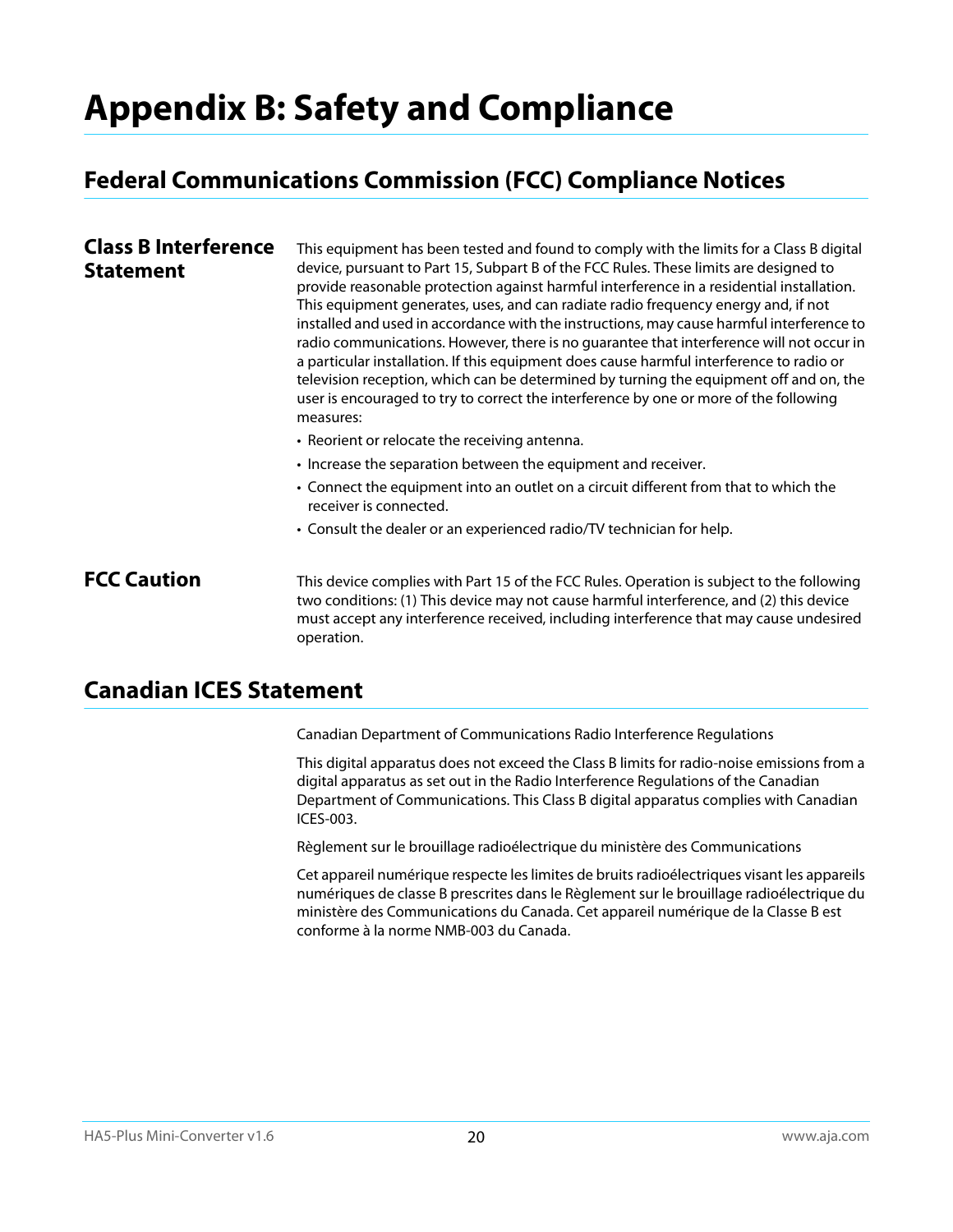## <span id="page-20-0"></span>**European Union and European Free Trade Association (EFTA) Regulatory Compliance**

<span id="page-20-1"></span>

|                                            | This equipment may be operated in the countries that comprise the member countries<br>of the European Union and the European Free Trade Association. These countries, listed<br>in the following paragraph, are referred to as The European Community throughout this<br>document:                                                                                                                                                                                                                                                                                                                                                                                                 |
|--------------------------------------------|------------------------------------------------------------------------------------------------------------------------------------------------------------------------------------------------------------------------------------------------------------------------------------------------------------------------------------------------------------------------------------------------------------------------------------------------------------------------------------------------------------------------------------------------------------------------------------------------------------------------------------------------------------------------------------|
|                                            | AUSTRIA, BELGIUM, BULGARIA, CYPRUS, CZECH REPUBLIC, DENMARK, ESTONIA,<br>FINLAND, FRANCE, GERMANY, GREECE, HUNGARY, IRELAND, ITALY, LATVIA, LITHUANIA,<br>LUXEMBOURG, MALTA, NETHERLANDS, POLAND, PORTUGAL, ROMANIA, SLOVAKIA,<br>SLOVENIA, SPAIN, SWEDEN, UNITED KINGDOM, ICELAND, LICHTENSTEIN, NORWAY,<br>SWITZERLAND                                                                                                                                                                                                                                                                                                                                                           |
| <b>Declaration of</b><br><b>Conformity</b> | Marking by this symbol indicates compliance with the Essential Requirements of the EMC<br>Directive of the European Union 2004/108/EC.                                                                                                                                                                                                                                                                                                                                                                                                                                                                                                                                             |
|                                            | This equipment meets the following conformance standards:                                                                                                                                                                                                                                                                                                                                                                                                                                                                                                                                                                                                                          |
| Safety:                                    | EN 60065: 2002 + A1: 2006 + A11: 2008 + A2: 2010 + A12: 2011 (GS License)                                                                                                                                                                                                                                                                                                                                                                                                                                                                                                                                                                                                          |
|                                            | IEC 60065: 2001 + A1: 2005 + A2: 2010 (CB Scheme Report/Certificate)                                                                                                                                                                                                                                                                                                                                                                                                                                                                                                                                                                                                               |
|                                            | Additional licenses issued for specific countries available on request.                                                                                                                                                                                                                                                                                                                                                                                                                                                                                                                                                                                                            |
| Emissions:                                 | EN 55103-1: 2009, EN 55022: 2010, CISPR22: 2008                                                                                                                                                                                                                                                                                                                                                                                                                                                                                                                                                                                                                                    |
|                                            | EN 61000-3-2:2006 +A1:2009 +A2:2009, EN 61000-3-3:2008                                                                                                                                                                                                                                                                                                                                                                                                                                                                                                                                                                                                                             |
|                                            | Environments: E2, E3 and E4                                                                                                                                                                                                                                                                                                                                                                                                                                                                                                                                                                                                                                                        |
| Immunity:                                  | EN 55103-2: 2009                                                                                                                                                                                                                                                                                                                                                                                                                                                                                                                                                                                                                                                                   |
|                                            | EN 61000-4-2: 2008-12, EN 61000-4-3: 2010-04, EN 61000-4-4: 2011-03,                                                                                                                                                                                                                                                                                                                                                                                                                                                                                                                                                                                                               |
|                                            | EN 61000-4-5: 2005, EN 61000-4-6: 2008-10, EN61000-4-11:2004                                                                                                                                                                                                                                                                                                                                                                                                                                                                                                                                                                                                                       |
|                                            | Environments: E2, E3 and E4                                                                                                                                                                                                                                                                                                                                                                                                                                                                                                                                                                                                                                                        |
|                                            | The product is also licensed for additional country specific standards as required for the<br>International Marketplace.                                                                                                                                                                                                                                                                                                                                                                                                                                                                                                                                                           |
|                                            | <b>Warning!</b><br>This is a Class B product. In a domestic environment, this product may cause radio<br>interference, in which case, the user may be required to take appropriate measures.<br>Achtung! Dieses ist ein Gerät der Funkstörgrenzwertklasse B. In Wohnbereichen<br>können bei Betrieb dieses Gerätes Rundfunkstörungen auftreten, in welchen Fällen<br>der Benutzer für entsprechende Gegenmaßnahmen verantwortlich ist.<br>Attention! Ceci est un produit de Classe B. Dans un environnement domestique, ce<br>produit risque de créer des interférences radioélectriques, il appartiendra alors à<br>l?utilisateur de prendre les mesures spécifiques appropriées. |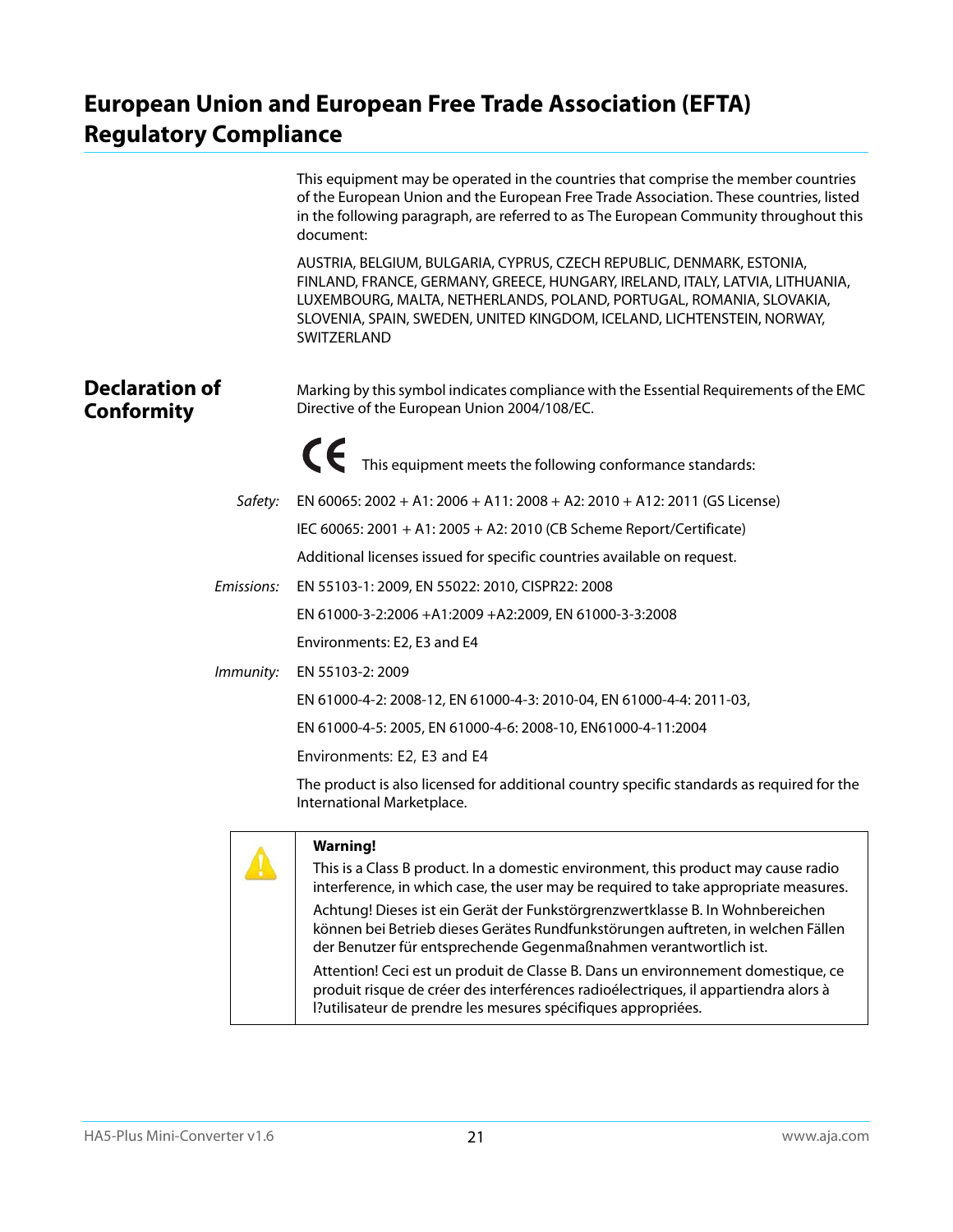## <span id="page-21-0"></span>**Recycling Notice**



## <span id="page-21-1"></span>**Korea KCC Compliance Statement**

| - B급 기기                     | 이 기기는 가정용(B급) 전자파적합기기로서 주로 가정에서 사용하는                          |
|-----------------------------|---------------------------------------------------------------|
| ┃(가정용 방송통신기자재)              | 것을 목적으로 하며, 모든 지역에서 사용할 수 있습니다.                               |
| Class B                     | As an electromagnetic wave equipment for home use (Class B),  |
| (Broadcasting Communication | this equipment is intended to use mainly for home use and may |
| Equipment for Home Use)     | be used in all areas.                                         |

## <span id="page-21-2"></span>**Taiwan Compliance Statement**

警告使用者: 這是甲類的資訊產品,在居住的環境中使用時,可能會造成射頻 干擾,在這種情況下,使用者會被要求採取某些適當的對策。

This is a Class B product based on the standard of the Bureau of Standards, Metrology and Inspection (BSMI) CNS 13438, Class B. In a domestic environment this product may cause radio interference in which case the user may be required to take adequate measures.

## <span id="page-21-3"></span>**Japanese Compliance Statement**

#### 2. Class B ITE

この装置は、クラスB情報技術装置です。この装置は、家庭環境で使用することを目 的としていますが、この装置がラジオやテレビジョン受信機に近接して使用されると、 受信障害を引き起こすことがあります。 取扱説明書に従って正しい取り扱いをして下さい。  $V C C I - B$ 

This is a Class B product based on the standard of the VCCI Council (VCCI V-3/2011.04). If this equipment is used in a domestic environment, radio interference may occur, in which case, the user may be required to take corrective actions.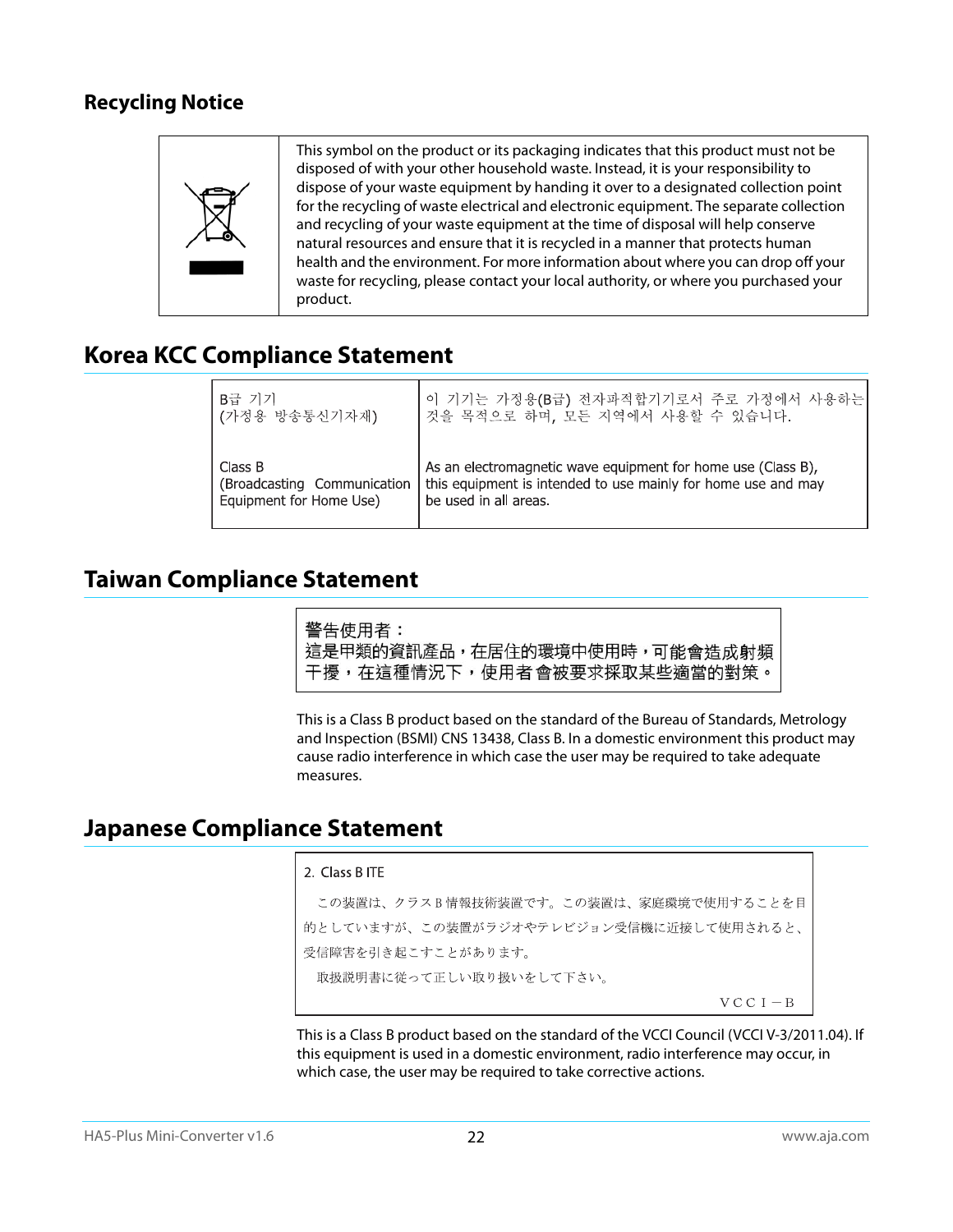## <span id="page-22-0"></span>**Translated Warning and Caution Messages**

The following caution statements, warning conventions, and warning messages apply to this product and manual.



## <span id="page-22-1"></span>**Before Operation Please Read These Instructions**

|  | <b>Warning!</b>                                                                                                                                    |
|--|----------------------------------------------------------------------------------------------------------------------------------------------------|
|  | Read and follow all warning notices and instructions marked on the product or<br>included in the documentation.                                    |
|  | <b>Avertissement!</b> Lisez et conformez-yous à tous les avis et instructions<br>d'avertissement indiqués sur le produit ou dans la documentation. |
|  | Warnung! Lesen und befolgen Sie die Warnhinweise und Anweisungen, die auf dem<br>Produkt angebracht oder in der Dokumentation enthalten sind.      |
|  | <b>¡Advertencia!</b> Lea y siga todas las instrucciones y advertencias marcadas en el<br>producto o incluidas en la documentación.                 |
|  | Aviso! Leia e siga todos os avisos e instruções assinalados no produto ou incluídos na<br>documentação.                                            |
|  | Avviso! Leggere e seguire tutti gli avvisi e le istruzioni presenti sul prodotto o inclusi<br>nella documentazione.                                |
|  |                                                                                                                                                    |

| <b>Warning!</b>                                                                                         |
|---------------------------------------------------------------------------------------------------------|
| Do not use this device near water and clean only with a dry cloth.                                      |
| Avertissement! N'utilisez pas cet appareil près de l'eau et nettoyez-le seulement avec<br>un tissu sec  |
| Warnung! Das Gerät nicht in der Nähe von Wasser verwenden und nur mit einem<br>trockenen Tuch säubern.  |
| ¡Advertencia! No utilice este dispositivo cerca del agua y límpielo solamente con un<br>paño seco.      |
| Aviso! Não utilize este dispositivo perto da água e limpe-o somente com um pano<br>seco.                |
| Avviso! Non utilizzare questo dispositivo vicino all'acqua e pulirlo soltanto con un<br>panno asciutto. |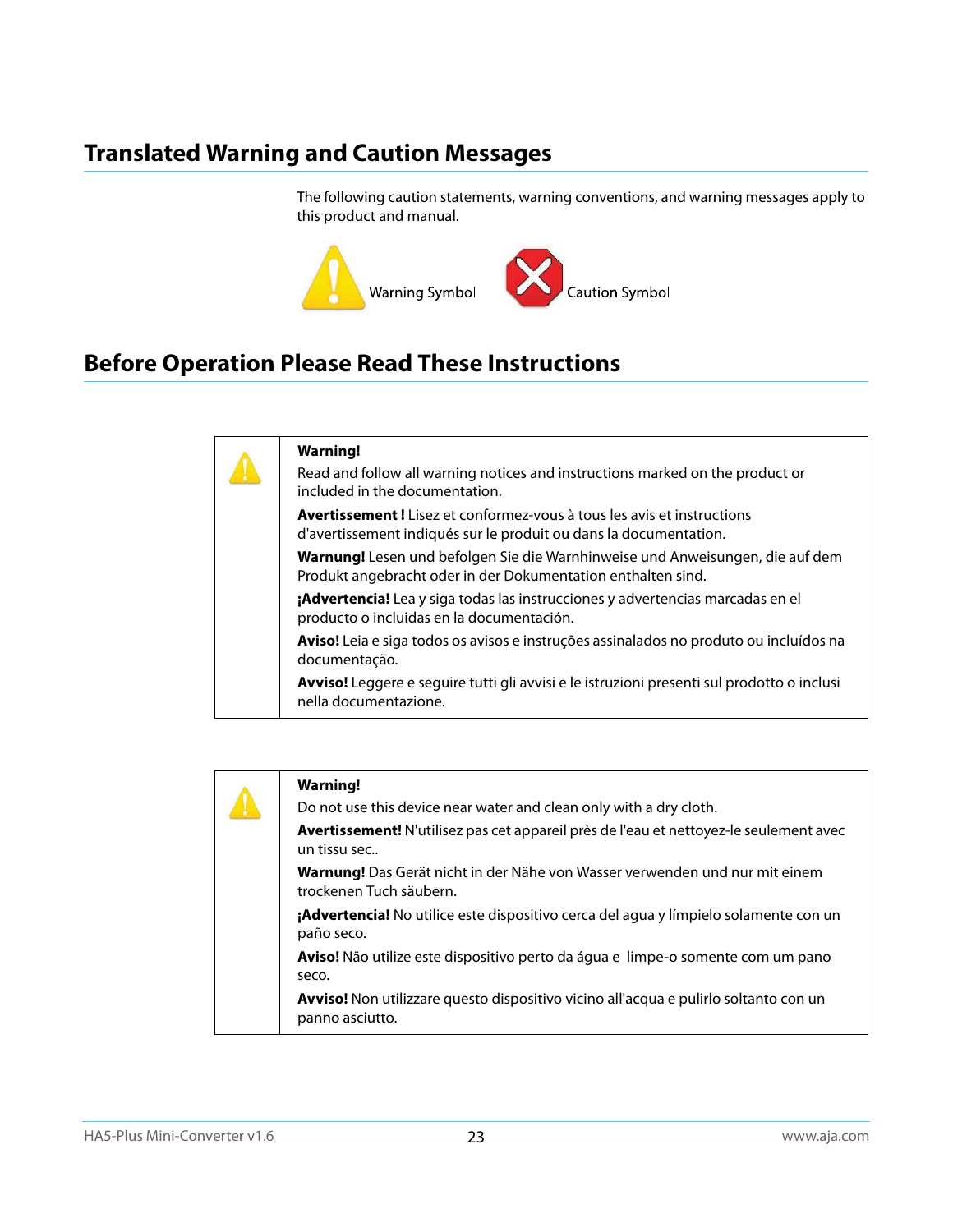| <b>Warning!</b><br>Do not block any ventilation openings. Install in accordance with the manufacturer's<br>instructions.          |
|-----------------------------------------------------------------------------------------------------------------------------------|
| <b>Avertissement!</b> Ne bloquez aucune ouverture de ventilation. Suivez les instructions<br>du fabricant lors de l'installation. |
| Warnung! Die Lüftungsöffnungen dürfen nicht blockiert werden. Nur gemäß den<br>Anweisungen des Herstellers installieren.          |
| ¡Advertencia! No bloquee ninguna de las aberturas de la ventilación. Instale de<br>acuerdo con las instrucciones del fabricante.  |
| <b>Aviso!</b> Não obstrua nenhuma das aberturas de ventilação. Instale de acordo com as<br>instruções do fabricante.              |
| Avviso! Non ostruire le aperture di ventilazione. Installare in conformità con le<br>istruzioni del fornitore.                    |

|  | <b>Warning!</b>                                                                                                                                                                                                                   |
|--|-----------------------------------------------------------------------------------------------------------------------------------------------------------------------------------------------------------------------------------|
|  | Do not install near any heat sources such as radiators, heat registers, stoves, or other<br>apparatus (including amplifiers) that produce heat.                                                                                   |
|  | Avertissement! N'installez pas l'appareil près d'une source de chaleur telle que des<br>radiateurs, des bouches d'air de chauffage, des fourneaux ou d'autres appareils<br>(amplificateurs compris) qui produisent de la chaleur. |
|  | Warnung! Nicht in der Nähe von Wärmequellen wie Heizkörpern, Heizregistern, Öfen<br>oder anderen Wärme erzeugenden Geräten (einschließlich Verstärkern) aufstellen.                                                               |
|  | <b>¡Advertencia!</b> No instale cerca de fuentes de calor tales como radiadores, registros de<br>calor, estufas u otros aparatos (incluidos amplificadores) que generan calor.                                                    |
|  | Aviso! Não instale perto de nenhuma fonte de calor tal como radiadores, saídas de<br>calor, fogões ou outros aparelhos (incluindo amplificadores) que produzam calor.                                                             |
|  | Avviso! Non installare vicino a fonti di calore come termosifoni, diffusori di aria calda,<br>stufe o altri apparecchi (amplificatori compresi) che emettono calore.                                                              |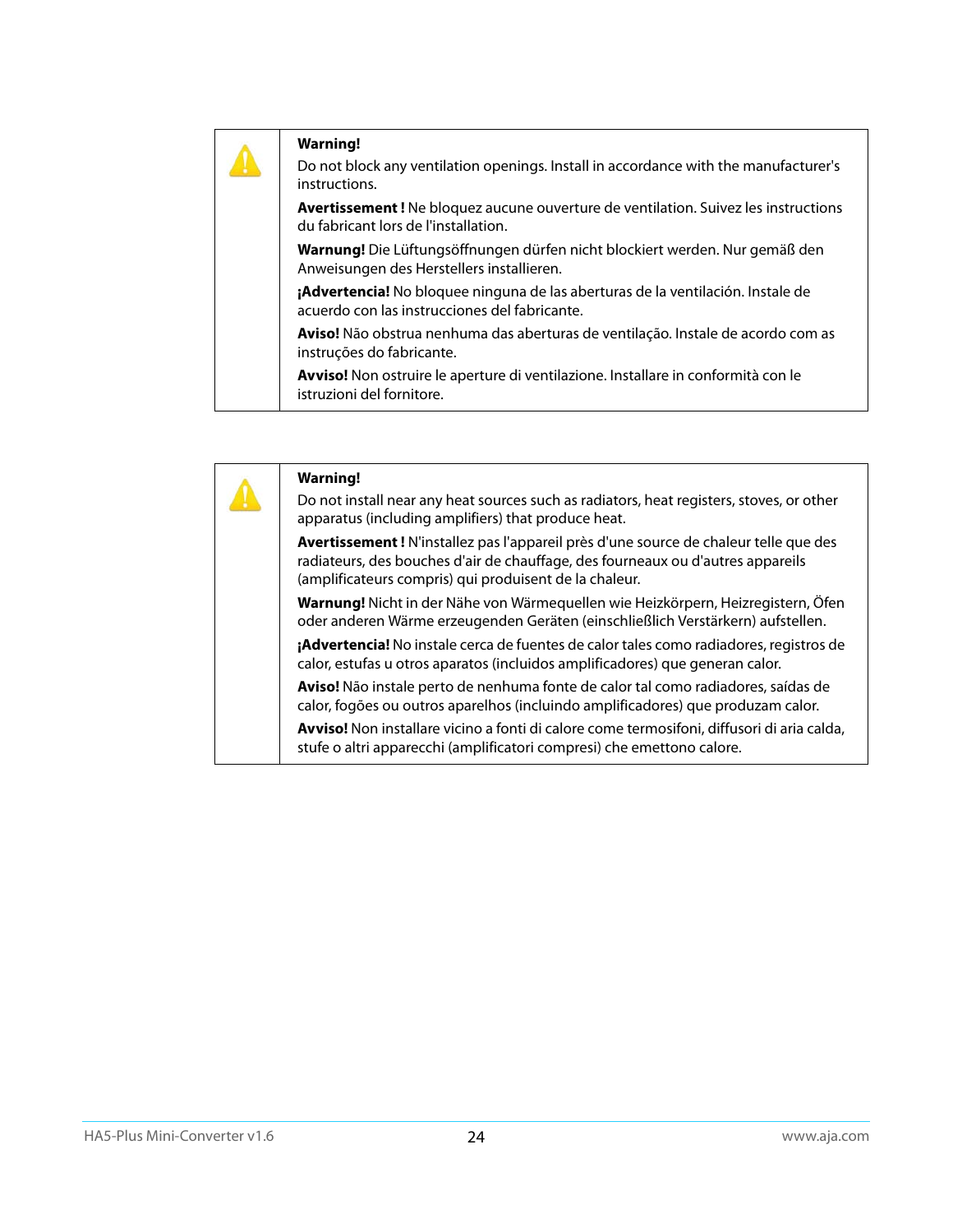

#### **Warning!**

Do not defeat the safety purpose of the polarized or grounding-type plug. A polarized plug has two blades with one wider than the other. A grounding type plug has two blades and a third grounding prong. The wide blade or the third prong are provided for your safety. If the provided plug does not fit into your outlet, consult an electrician for replacement of the obsolete outlet.

**Avertissement!** La sécurité de la prise polarisée ou de la prise de type mise à la terre ne doit en aucun cas être empêchée de fonctionner. Une prise polarisée a deux broches, l'une étant plus large que l'autre. Une prise de type mise à la terre a deux broches et une troisième broche pour la mise à la terre. La broche large ou la troisième broche sont fournies pour votre sécurité. Si la prise fournie ne s'insère pas dans votre prise femelle, consultez un électricien pour le remplacement de la prise femelle obsolète.

**Warnung!** Der Sicherheitszweck des gepolten bzw. Schukosteckers ist zu berücksichtigen. Ein gepolter Stecker verfügt über zwei Pole, von denen einer breiter als der andere ist. Ein Schukostecker verfügt neben den zwei Polen noch über einen dritten Pol zur Erdung. Der breite Pol bzw. der Erdungspol dienen der Sicherheit. Wenn der zur Verfügung gestellte Stecker nicht in Ihren Anschluss passt, konsultieren Sie einen Elektriker, um den veralteten Anschluss zu ersetzen.

**¡Advertencia!** No eche por tierra la finalidad del tipo de enchufe polarizado con conexión a tierra. Un enchufe polarizado tiene dos espigas, una más ancha que la otra. Un enchufe con conexión a tierra tiene dos espigas iguales y una tercera espiga que sirve para la conexión a tierra. La expiga ancha, o la tercera espiga, sirven para su seguridad. Si el enchufe suministrado no encaja en el tomacorriente, consulte con un electricista para reemplazar el tomacorriente obsoleto.

**Aviso!** Não anule a finalidade da segurança da ficha polarizada ou do tipo ligação terra. Uma ficha polarizada tem duas lâminas sendo uma mais larga do que a outra. Uma ficha do tipo de ligação à terra tem duas lâminas e um terceiro terminal de ligação à terra. A lâmina larga ou o terceiro terminal são fornecidos para sua segurança. Se a ficha fornecida não couber na sua tomada, consulte um electricista para a substituição da tomada obsoleta.

**Avviso!** Non compromettere la sicurezza della spina polarizzata o con messa a terra. Una spina polarizzata ha due spinotti, di cui uno più largo. Una spina con messa a terra ha due spinotti e un terzo polo per la messa a terra. Lo spinotto largo o il terzo polo sono forniti per motivi di sicurezza. Se la spina fornita non si inserisce nella presa di corrente, contattare un elettricista per la sostituzione della presa obsoleta.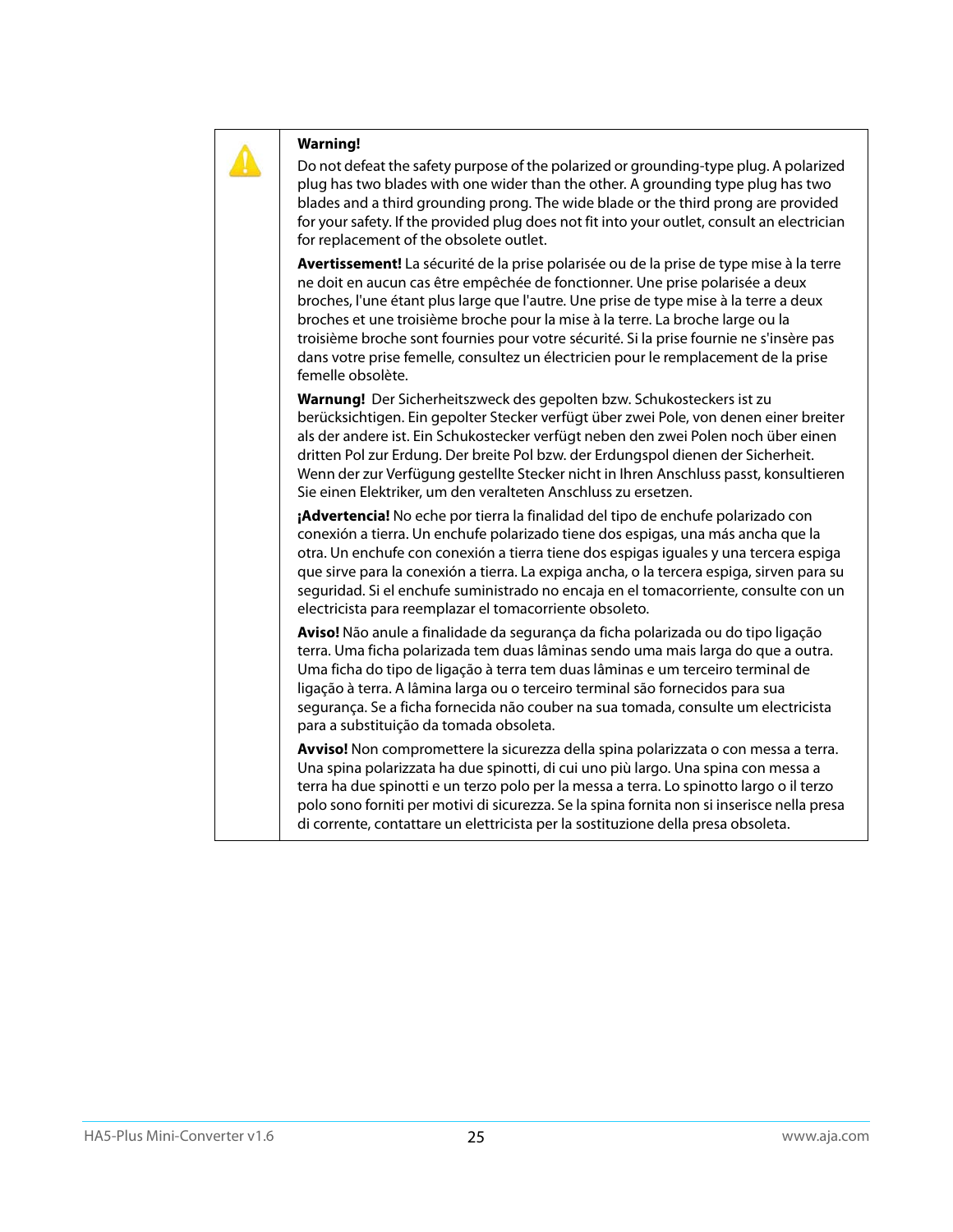## **Warning!**

Since the Mains plug is used as the disconnection for the device, it must remain readily accessible and operable.

**Avertissement!** Puisque la prise principale est utilisée pour débrancher l'appareil, elle doit rester aisément accessible et fonctionnelle.

**Warnung!** Da der Netzstecker als Trennvorrichtung dient, muss er stets zugänglich und funktionsfähig sein.

**¡Advertencia!** Puesto que el enchufe de la red eléctrica se utiliza como dispositivo de desconexión, debe seguir siendo fácilmente accesible y operable.

**Aviso!** Dado que a ficha principal é utilizada como a desconexão para o dispositivo, esta deve manter-se prontamente acessível e funcional.

**Avviso!** Poiché il cavo di alimentazione viene usato come dispositivo di sconnessione, deve rimane prontamente accessibile e operabile.

| <b>Warning!</b><br>Protect the power cord from being walked on or pinched particularly at plugs,<br>convenience receptacles, and the point where they exit from the device.                                                     |
|---------------------------------------------------------------------------------------------------------------------------------------------------------------------------------------------------------------------------------|
| Avertissement! Protégez le cordon d'alimentation pour que l'on ne marche pas<br>dessus ou qu'on le pince, en particulier au niveau des prises mâles, des réceptacles de<br>convenance, et à l'endroit où il sort de l'appareil. |
| Warnung! Vermeiden Sie, dass auf das Netzkabel getreten oder das Kabel geknickt<br>wird, insbesondere an den Steckern, den Steckdosen und am Kabelausgang am<br>Gerät.                                                          |
| ¡Advertencia! Proteja el cable de energía para que no se le pise ni apriete, en especial<br>cerca del enchufe, los receptáculos de conveniencia y el punto del que salen del<br>equipo.                                         |
| Aviso! Proteja o cabo de alimentação de ser pisado ou de ser comprimido<br>particularmente nas fichas, em tomadas de parede de conveniência e no ponto de<br>onde sai do dispositivo.                                           |
| Avviso! Proteggere il cavo di alimentazione in modo che nessuno ci cammini sopra e<br>che non venga schiacciato soprattutto in corrispondenza delle spine e del punto in<br>cui esce dal dispositivo.                           |
|                                                                                                                                                                                                                                 |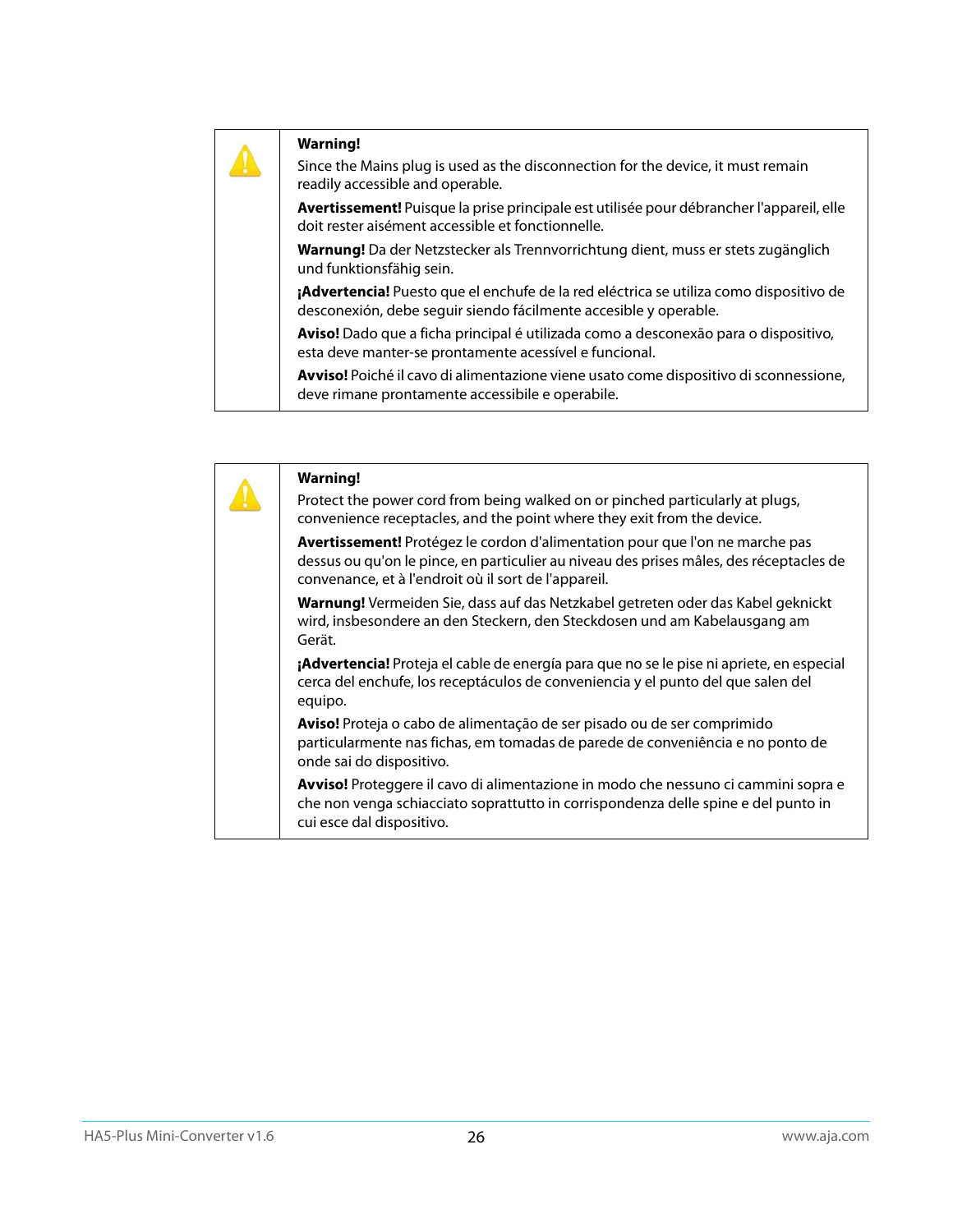#### **Warning!**

Unplug this device during lightning storms or when unused for long periods of time.

**Avertissement!** Débranchez cet appareil pendant les orages avec éclairsou s'il est inutilisé pendant de longues périodes.

**Warnung!** Das Gerät ist bei Gewitterstürmen oder wenn es über lange Zeiträume ungenutzt bleibt vom Netz zu trennen.

**¡Advertencia!** Desenchufe este dispositivo durante tormentas eléctricas o cuando no se lo utilice por largos periodos del tiempo.

**Aviso!** Desconecte este dispositivo da tomada durante trovoadas ou quando não é utilizado durante longos períodos de tempo.

**Avviso!** Utilizzare soltanto i collegamenti e gli accessori specificati e/o venduti dal produttore, quali il treppiedi e l'esoscheletro.

| <b>Warning!</b><br>Refer all servicing to qualified service personnel. Servicing is required when the<br>device has been damaged in any way, such as power-supply cord or plug is damaged,<br>liquid has been spilled or objects have fallen into the device, the device has been<br>exposed to rain or moisture, does not operate normally, or has been dropped.                                                                                                                |
|----------------------------------------------------------------------------------------------------------------------------------------------------------------------------------------------------------------------------------------------------------------------------------------------------------------------------------------------------------------------------------------------------------------------------------------------------------------------------------|
| Avertissement! Référez-vous au personnel de service qualifié pour tout entretien.<br>L'entretien est exigé quand l'appareil a été endommagé de quelque manière que ce<br>soit, par exemple lorsque le cordon d'alimentation ou la prise sont endommagés, que<br>du liquide a été versé ou des objets sont tombés dans l'appareil, que l'appareil a été<br>exposé à la pluie ou à l'humidité, ne fonctionne pas normalement ou est tombé.                                         |
| Warnung! Das Gerät sollte nur von qualifizierten Fachkräften gewartet werden. Eine<br>Wartung ist fällig, wenn das Gerät in irgendeiner Weise beschädigt wurde, wie bei<br>beschädigtem Netzkabel oder Netzstecker, falls Flüssigkeiten oder Objekte in das<br>Gerät gelangen, das Gerät Regen oder Feuchtigkeit ausgesetzt wurde, nicht<br>ordnungsgemäß funktioniert oder fallen gelassen wurde.                                                                               |
| ¡Advertencia! Consulte al personal calificado por cuestiones de reparación. El servicio<br>de reparación se requiere cuando el dispositivo ha recibido cualquier tipo de daño,<br>por ejemplo cable o espigas dañadas, se ha derramado líquido o se han caído objetos<br>dentro del dispositivo, el dispositivo ha sido expuesto a la lluvia o humedad, o no<br>funciona de modo normal, o se ha caído.                                                                          |
| Aviso! Remeta todos os serviços de manutenção para o pessoal de assistência<br>qualificado. A prestação de serviços de manutenção é exigida quando o dispositivo<br>foi danificado mediante qualquer forma, como um cabo de alimentação ou ficha que<br>se encontra danificado/a, quando foi derramado líquido ou caíram objectos sobre o<br>dispositivo, quando o dispositivo foi exposto à chuva ou à humidade, quando não<br>funciona normalmente ou quando foi deixado cair. |
| Avviso! Fare riferimento al personale qualificato per tutti gli interventi di assistenza.<br>L'assistenza è necessaria quando il dispositivo è stato danneggiato in qualche modo,<br>ad esempio se il cavo di alimentazione o la spina sono danneggiati, è stato rovesciato<br>del liquido è stato rovesciato o qualche oggetto è caduto nel dispositivo, il dispositivo<br>è stato esposto a pioggia o umidità, non funziona correttamente o è caduto.                          |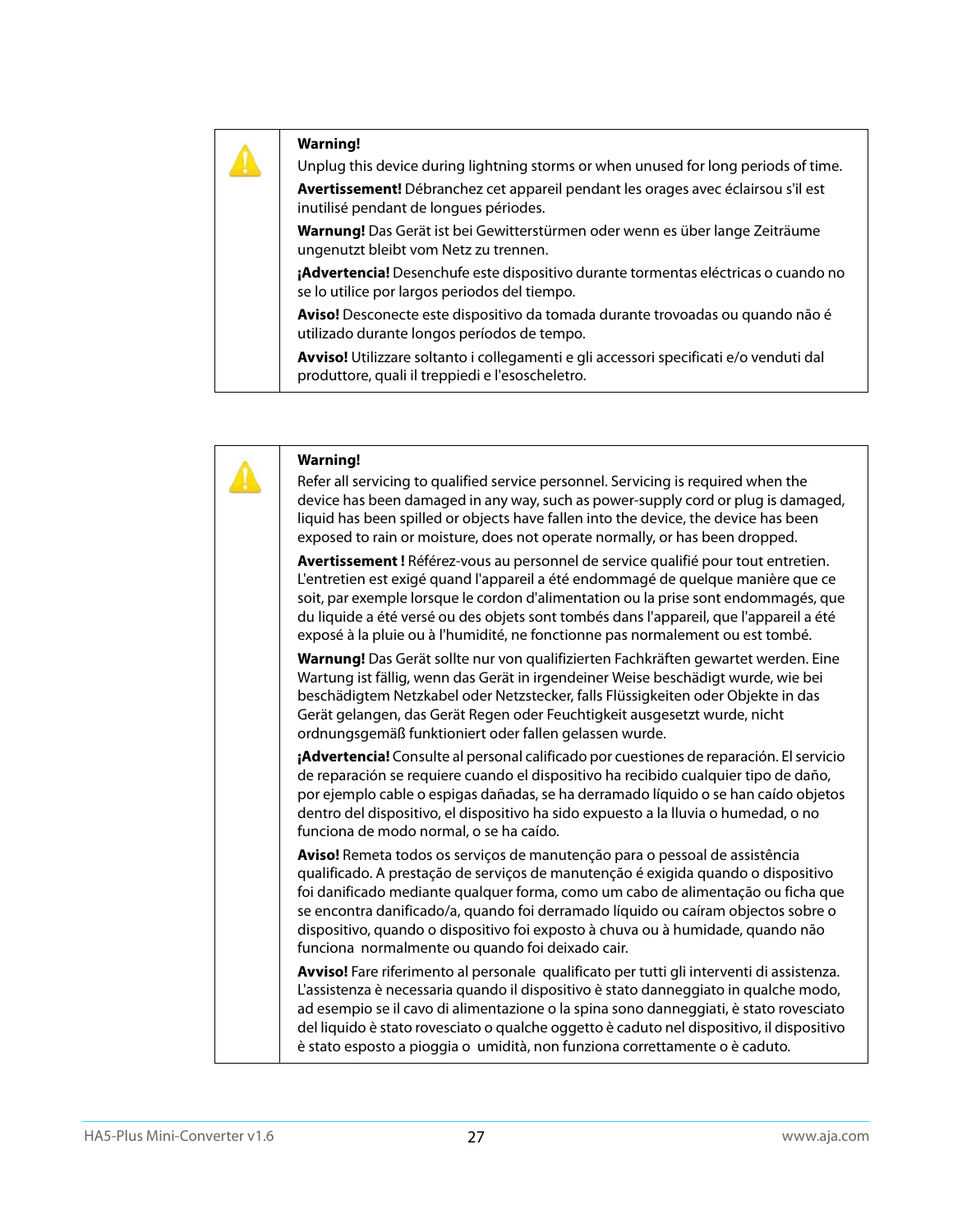| <b>Warning!</b><br>Do not open the chassis. There are no user-serviceable parts inside. Opening the<br>chassis will void the warranty unless performed by an AJA service center or licensed<br>facility.                                                                                   |
|--------------------------------------------------------------------------------------------------------------------------------------------------------------------------------------------------------------------------------------------------------------------------------------------|
| Avertissement! Ne pas ouvrir le châssis. Aucun élément à l'intérieur du châssis ne<br>peut être réparé par l'utilisateur. La garantie sera annulée si le châssis est ouvert par<br>toute autre personne qu'un technicien d'un centre de service ou d'un établissement<br>agréé AJA.        |
| Warnung! Öffnen Sie das Gehäuse nicht. Keine der Geräteteile können vom Benutzer<br>gewartet werden. Durch das Öffnen des Gehäuses wird die Garantie hinfällig, es sei<br>denn, solche Wartungsarbeiten werden in einem AJA-Service-Center oder einem<br>lizenzierten Betrieb vorgenommen. |
| <b>¡Advertencia!</b> No abra el chasis. El interior no contiene piezas reparables por el<br>usuario. El abrir el chasis anulará la garantía a menos que se lo haga en un centro de<br>servicio AJA o en un local autorizado.                                                               |
| Advertência! Não abra o chassi. Não há internamente nenhuma peça que permita<br>manutenção pelo usuário. Abrir o chassi anula a garantia, a menos que a abertura<br>seja realizada por uma central de serviços da AJA ou por um local autorizado.                                          |
| Avvertenza! Non aprire lo chassis. All'interno non ci sono parti riparabili dall'utente.<br>L'apertura dello chassis invaliderà la garanzia se non viene effettuata da un centro<br>ufficiale o autorizzato AJA.                                                                           |

| <b>Warning!</b><br>Disconnect the external AC power supply line cord(s) from the mains power before<br>moving the unit.                          |
|--------------------------------------------------------------------------------------------------------------------------------------------------|
| <b>Avertissement!</b> Retirez le ou les cordons d'alimentation en CA de la source<br>d'alimentation principale lorsque vous déplacez l'appareil. |
| Warnung! Trennen Sie die Wechselstrom-Versorgungskabel vom Netzstrom, bevor<br>Sie das Gerät verschieben.                                        |
| ¡Advertencia! Cuando mueva la unidad desenchufe de la red eléctrica el/los cable(s)<br>de la fuente de alimentación CA tipo brick.               |
| Advertência! Remova os cabos CA de alimentação brick da rede elétrica ao mover a<br>unidade.                                                     |
| Avvertenza! Scollegare il cavo dell'alimentatore quando si sposta l'unità.                                                                       |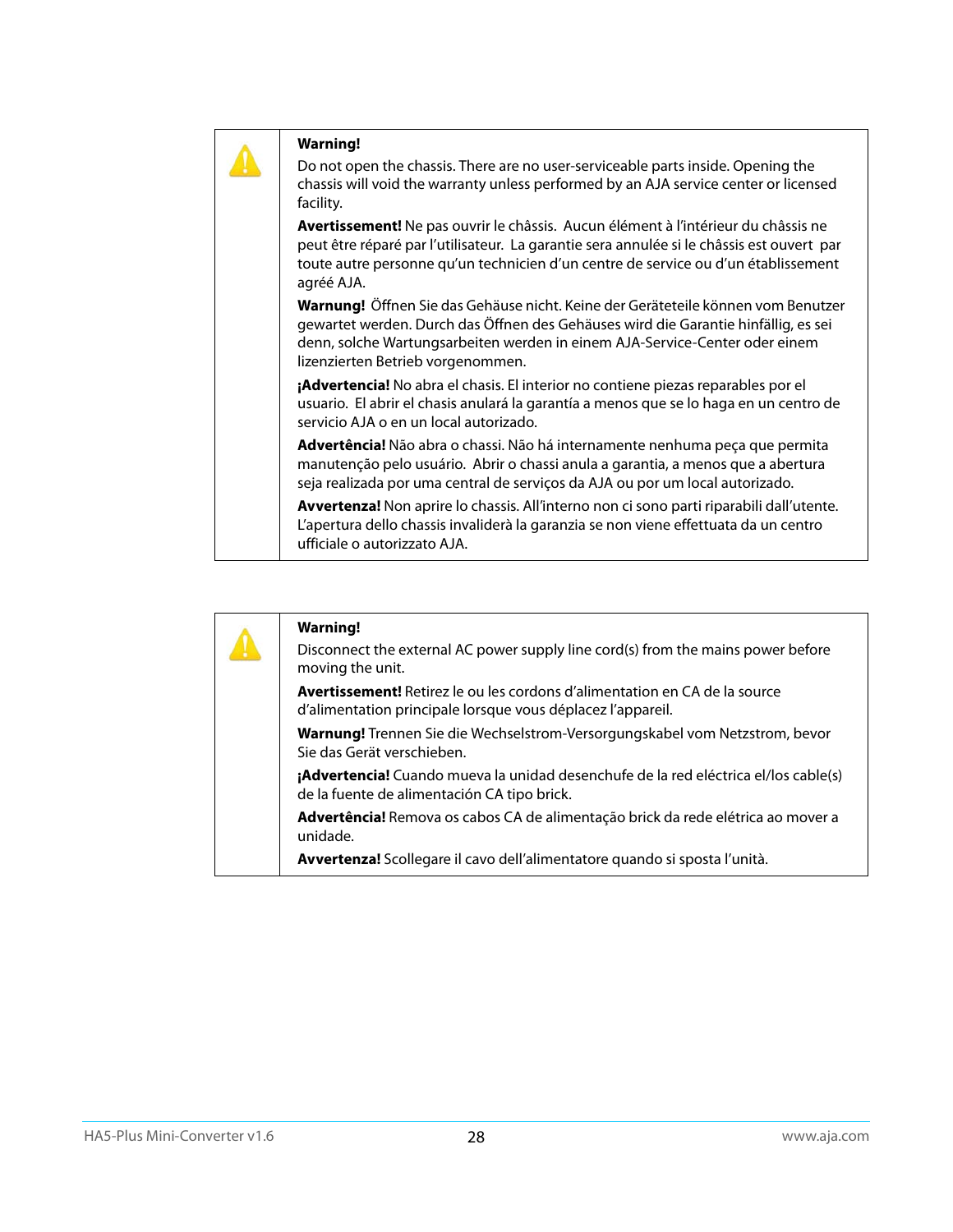## <span id="page-28-1"></span><span id="page-28-0"></span>**Limited Warranty**

AJA Video Systems, Inc. (AJA Video) warrants that this product will be free from defects in materials and workmanship for a period of five years from the date of purchase. If a product proves to be defective during this warranty period, AJA Video, at its option, will either repair the defective product without charge for parts and labor, or will provide a replacement in exchange for the defective product.

In order to obtain service under this warranty, you the Customer, must notify AJA Video of the defect before the expiration of the warranty period and make suitable arrangements for the performance of service.The Customer shall be responsible for packaging and shipping the defective product to a designated service center nominated by AJA Video, with shipping charges prepaid. AJA Video shall pay for the return of the product to the Customer if the shipment is to a location within the country in which the AJA Video service center is located. Customer shall be responsible for paying all shipping charges, insurance, duties, taxes, and any other charges for products returned to any other locations.

This warranty shall not apply to any defect, failure or damage caused by improper use or improper or inadequate maintenance and care. AJA Video shall not be obligated to furnish service under this warranty a) to repair damage resulting from attempts by personnel other than AJA Video representatives to install, repair or service the product, b) to repair damage resulting from improper use or connection to incompatible equipment, c) to repair any damage or malfunction caused by the use of non-AJA Video parts or supplies, or d) to service a product that has been modified or integrated with other products when the effect of such a modification or integration increases the time or difficulty of servicing the product.

THIS WARRANTY IS GIVEN BY AJA VIDEO IN LIEU OF ANY OTHER WARRANTIES, EXPRESS OR IMPLIED. AJA VIDEO AND ITS VENDORS DISCLAIM ANY IMPLIED WARRANTIES OF MERCHANTABILITY OR FITNESS FOR A PARTICULAR PURPOSE. AJA VIDEO'S RESPONSIBILITY TO REPAIR OR REPLACE DEFECTIVE PRODUCTS IS THE WHOLE AND EXCLUSIVE REMEDY PROVIDED TO THE CUSTOMER FOR ANY INDIRECT, SPECIAL, INCIDENTAL OR CONSEQUENTIAL DAMAGES IRRESPECTIVE OF WHETHER AJA VIDEO OR THE VENDOR HAS ADVANCE NOTICE OF THE POSSIBILITY OF SUCH DAMAGES.